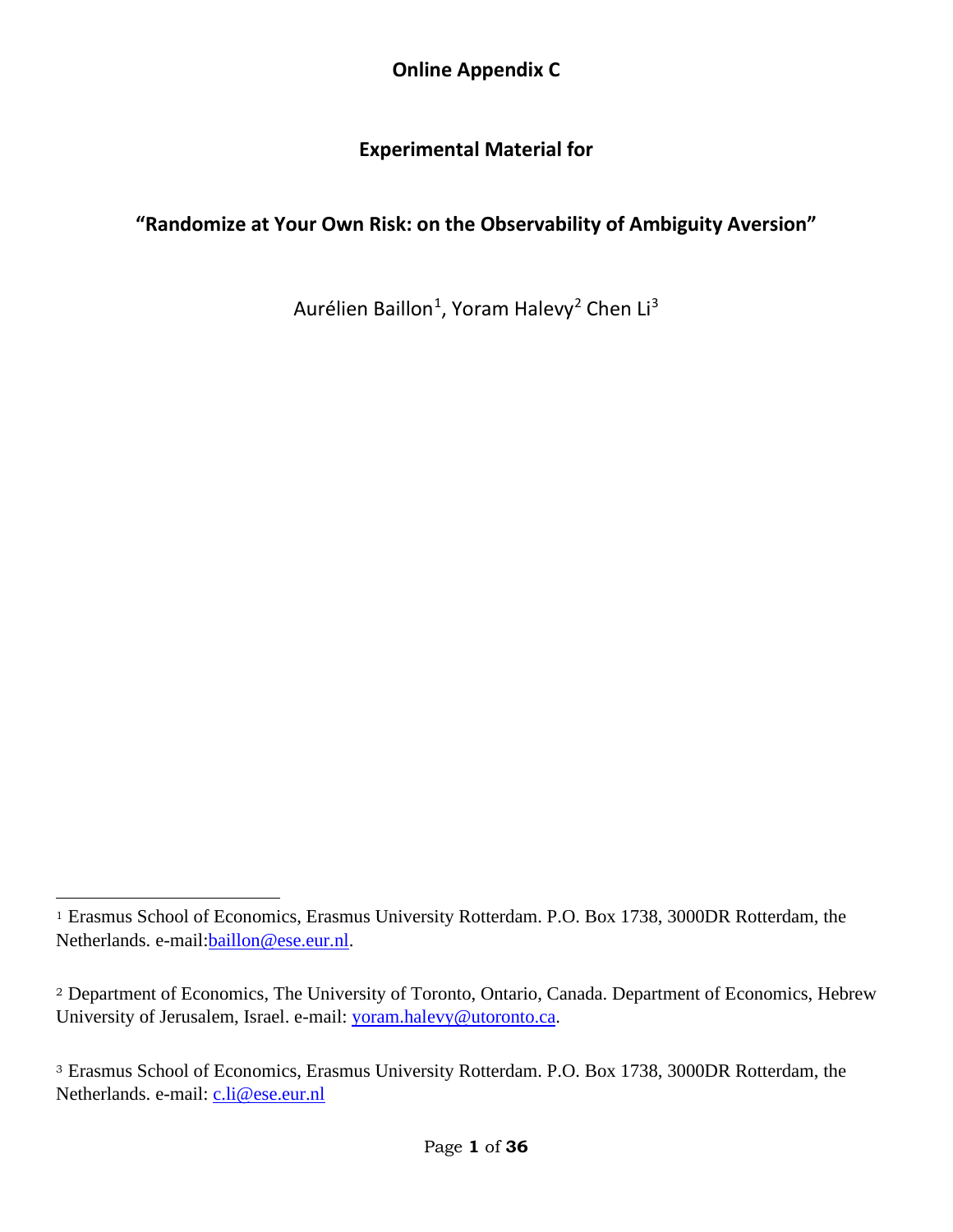**Material for the Main study Single treatment**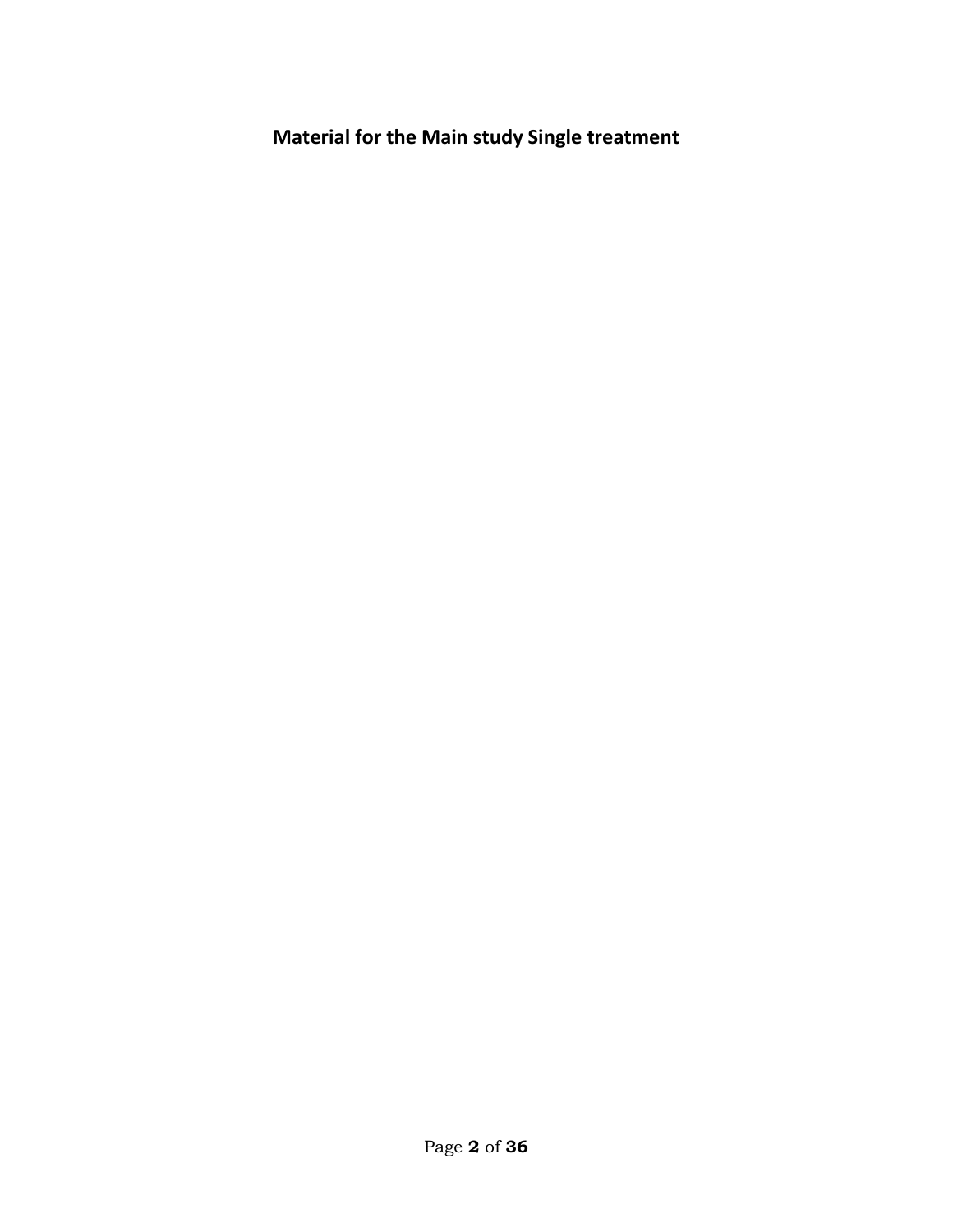# **Instructions Single**

There are two bags. Bag A has 2 chips, one of them is blue and the other red. Bag B also has 2 chips. Each chip in Bag B is either blue or red. However, the number of blue (and red) chips is unknown – it could be 0 blue (2 red) chips, 1 blue chip and 1 red chip, or 2 blue (0 red) chips.



Below is an example of a choice problem that you will face during the experiment.

## **Red choice problem**

Which one do you prefer?

Option A: You win €10.00 if the implementer draws a **red** chip from **Bag A**, and €0 otherwise.

Option B: You win €10.20 if the implementer draws a **red** chip from **Bag B**, and €0 otherwise.

In the example, you need to choose between Option A and Option B. The two options have the same winning color but differ in the amount you can win and the bag from which the chip is drawn. A **Blue choice problem** is similar. The only difference is that the winning color is blue instead of red. You can select the color of your choice problem. The color that you select will be the color that you bet on.

You will receive a separate choice sheet.

- Firstly, select the color of your choice problem.
- Secondly, choose your preferred option in the choice problem that you selected.

## **Payment:**

At the end of the experiment, the implementer will draw a chip from Bag A and a chip from Bag B respectively *without looking*. He will announce the colors of both chips drawn and record them on a piece of paper.

You will be paid according to your choice in the choice problem that you selected. Below we give examples of how you will be paid.

Suppose you select the red problem.

- If you chose option A, you win if the implementer draws a red chip from Bag A (50%).
- If you chose option B, you win if the implementer draws a red chip from Bag B.

Suppose you select the blue problem.

- If you chose option A, you win if the implementer draws a blue chip from Bag A (50%).
- If you chose option B, you win if the implementer draws a blue chip from Bag B.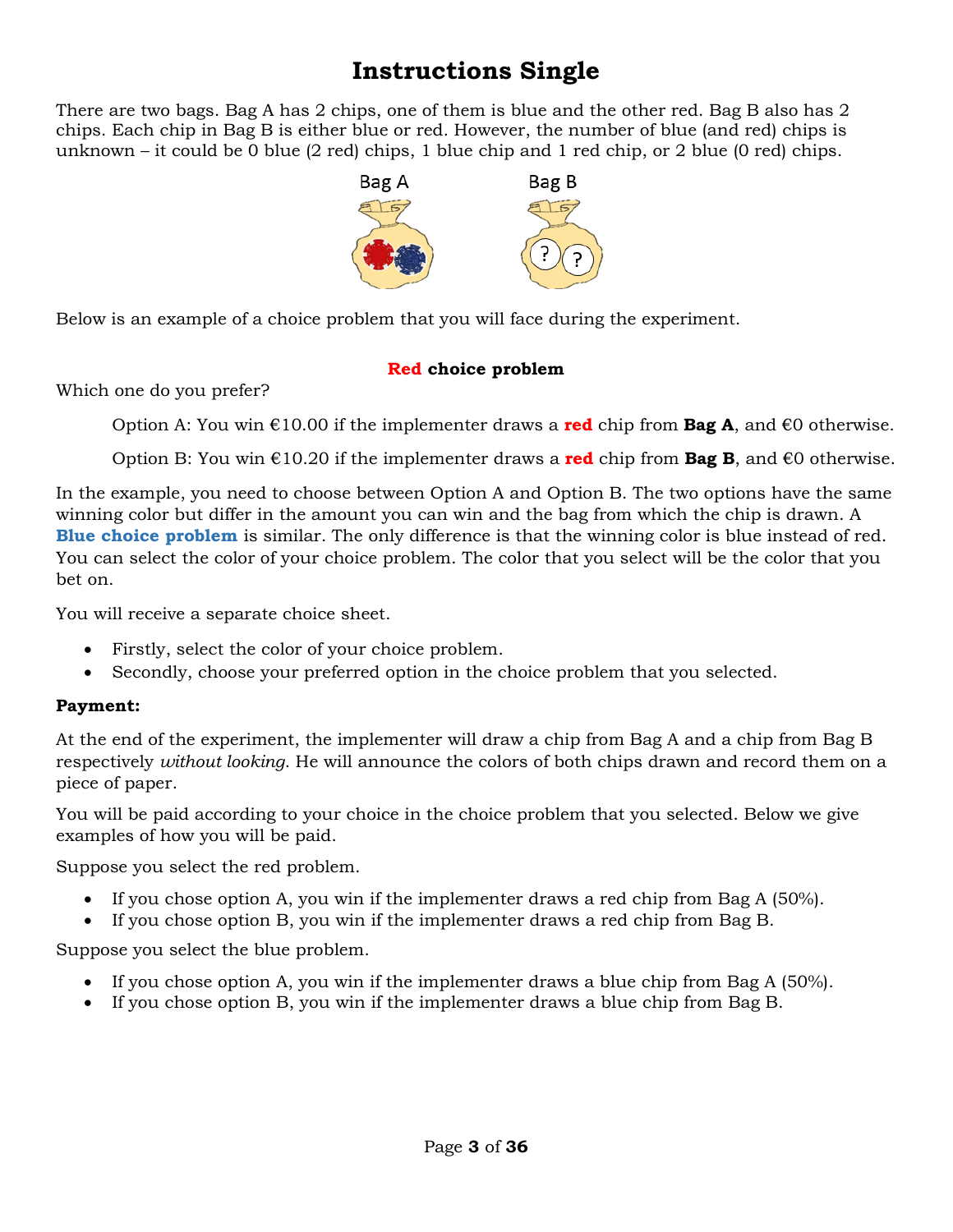Choice sheet Single

Please fill in your **Subject ID** below





Select □ **Red** or □ **Blue**

**Only make a choice in the choice problem that you selected.**

#### **Red**

#### **(circle a or b)**

- a) €10 if a **red** chip is drawn from Bag A.
- b)  $\text{\textsterling}10.20$  if a **red** chip is drawn from Bag B.

#### **Blue**

- a) €10 if a **blue** chip is drawn from Bag A.
- b) €10.20 if a **blue** chip is drawn from Bag B.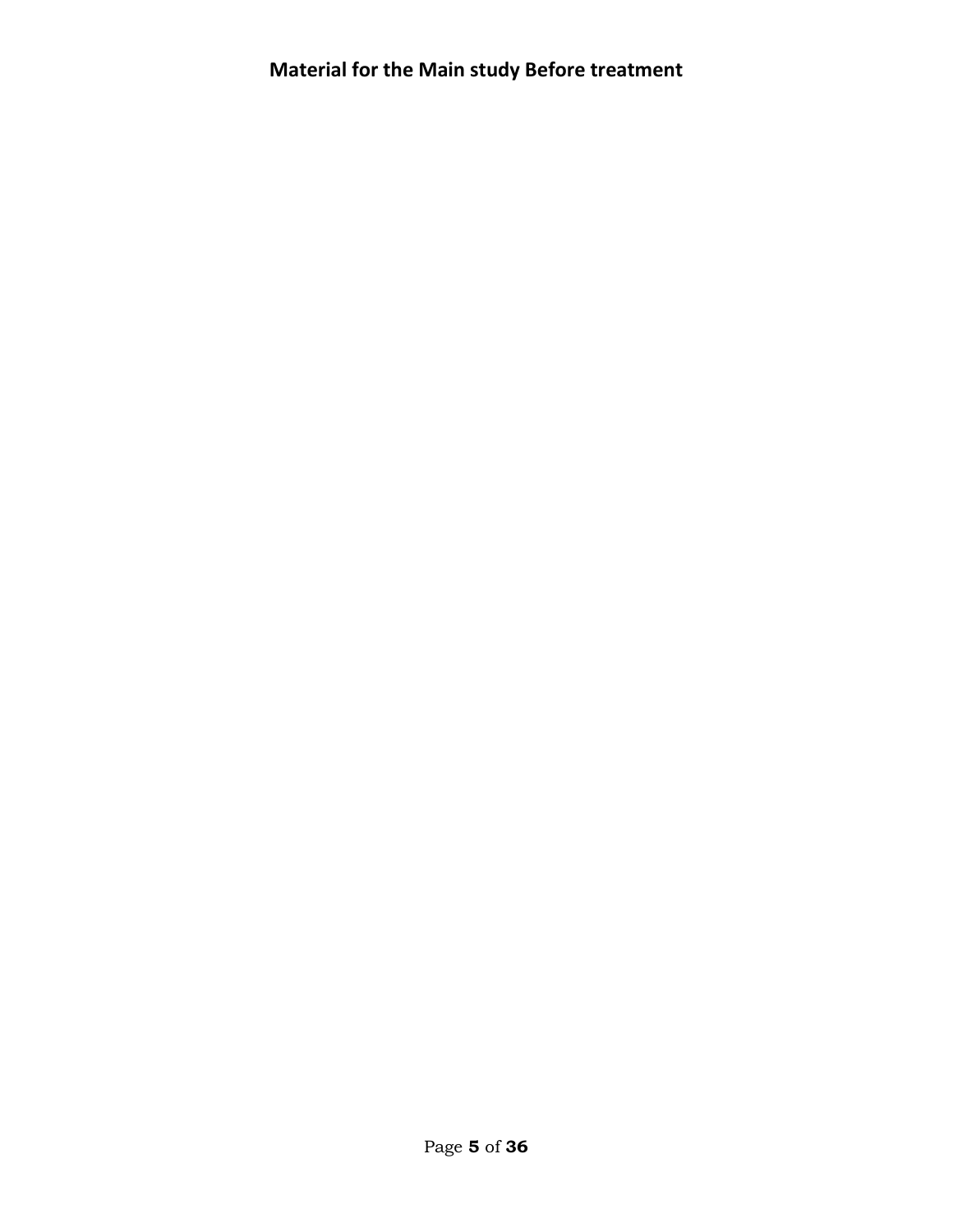# **Instructions Before**

There are two bags. Bag A has 2 chips, one of them is blue and the other red. Bag B also has 2 chips. Each chip in Bag B is either blue or red. However, the number of blue (and red) chips is unknown – it could be 0 blue (2 red) chips, 1 blue chip and 1 red chip, or 2 blue (0 red) chips.



Below is an example of a choice problem that you will face during the experiment.

## **Red choice problem**

Which one do you prefer?

Option A: You win €10.00 if the implementer draws a **red** chip from **Bag A**, and €0 otherwise.

Option B: You win  $\epsilon$ 10.20 if the implementer draws a **red** chip from **Bag B**, and  $\epsilon$ 0 otherwise.

In the example, you need to choose between Option A and Option B. The two options have the same winning color but differ in the amount you can win and the bag from which the chip is drawn.

During the experiment, you will also face a **Blue choice problem**. The only difference is that the winning color is blue instead of red.

You will receive a separate choice sheet.

## **Payment:**

You will be paid according to your choice in one of the two problems. To select the choice problem that will determine your payment, the implementer will throw a 6-sided die, 3 sides of which are marked red and the others marked blue. The implementer will throw the die for all participants and put the choice problems with the matching color into sealed envelopes. You will draw one envelope and write your subject ID on it. Please do not open the envelope until you are told to do so. Remember that the choice problem that matters for your final payment is in your envelope, and it is chosen *before* you make any choices.

At the end of the experiment, the experimenters will ask you to open your envelope. Then, the implementer will draw a chip from Bag A and a chip from Bag B respectively *without looking*. He will announce the colors of both chips drawn and record them on a piece of paper.

You will be paid according to your choice in the problem in your envelope. Below we show how you will be paid.

Suppose the problem selected for you is red (50%).

- If you chose option A, you win if the implementer draws a red chip from Bag A (50%).
- If you chose option B, you win if the implementer draws a red chip from Bag B.

Suppose the problem selected for you is blue (50%).

• If you chose option A, you win if the implementer draws a blue chip from Bag A (50%). If you chose option B, you win if the implementer draws a blue chip from Bag B.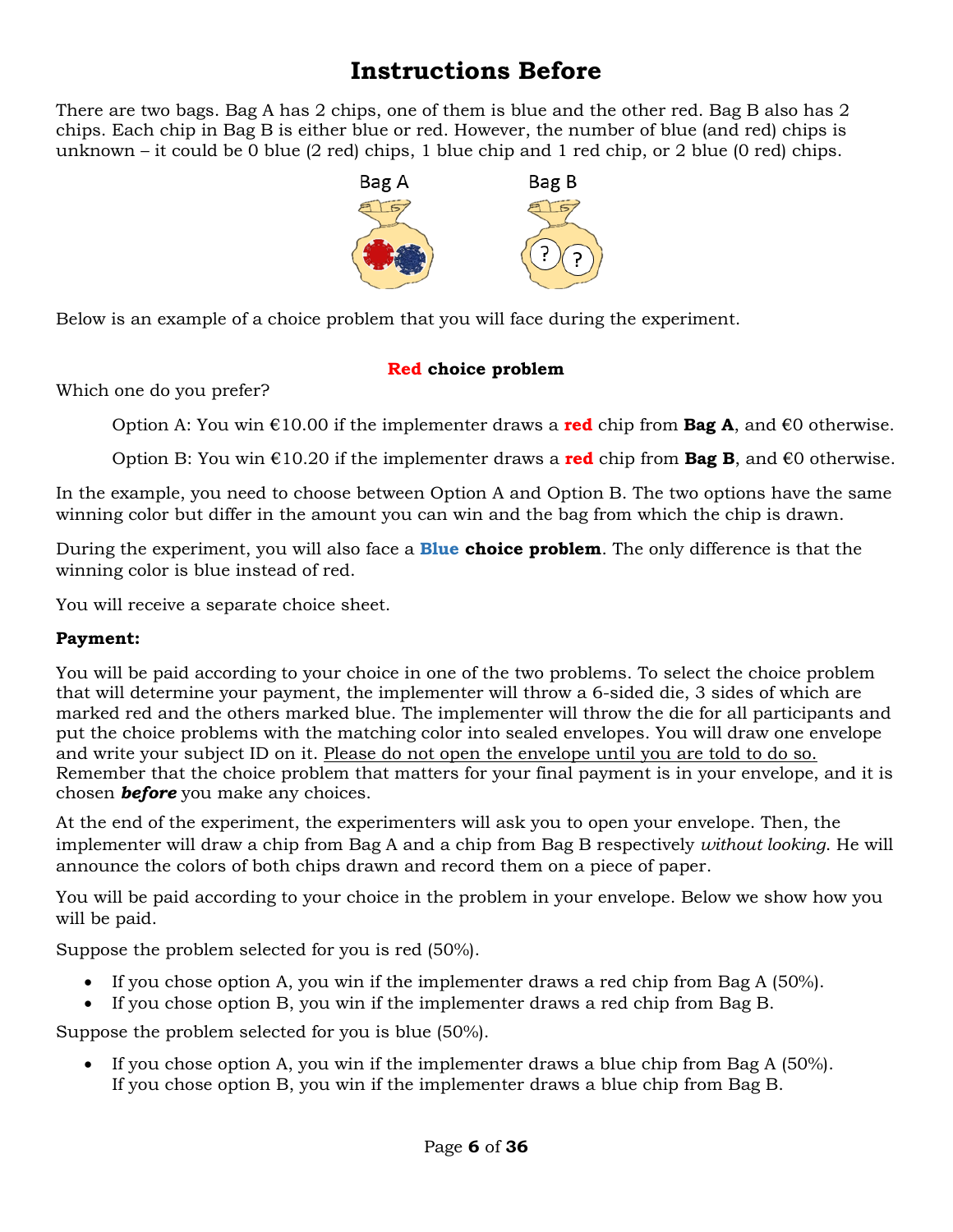## **Implementer Instructions**

You will be the implementer of the experiment. You will help us conducting the randomizations and make sure that they are done in a transparent and trustworthy manner.

To thank you for your help, you will receive a flat payment of  $E10$ . Please conduct your tasks when the implementer asks you to do so.

## Before the experiment starts

## **Task 1.**

Throw a die marked red and blue on each side N times, N=number of participants. Put the resulting color of each flip in an envelope and seal the envelope.

## During the experiment

## **Task 2.**

Fill in a survey.

## Before payment starts

## **Task 3.**

Draw a chip from two bags, and report the color to the other participants.

After each draw, please report the color of the chip by reading the following:

I have drawn a \_\_\_\_ chip from Bag A.

I have drawn a \_\_\_\_ chip from Bag B.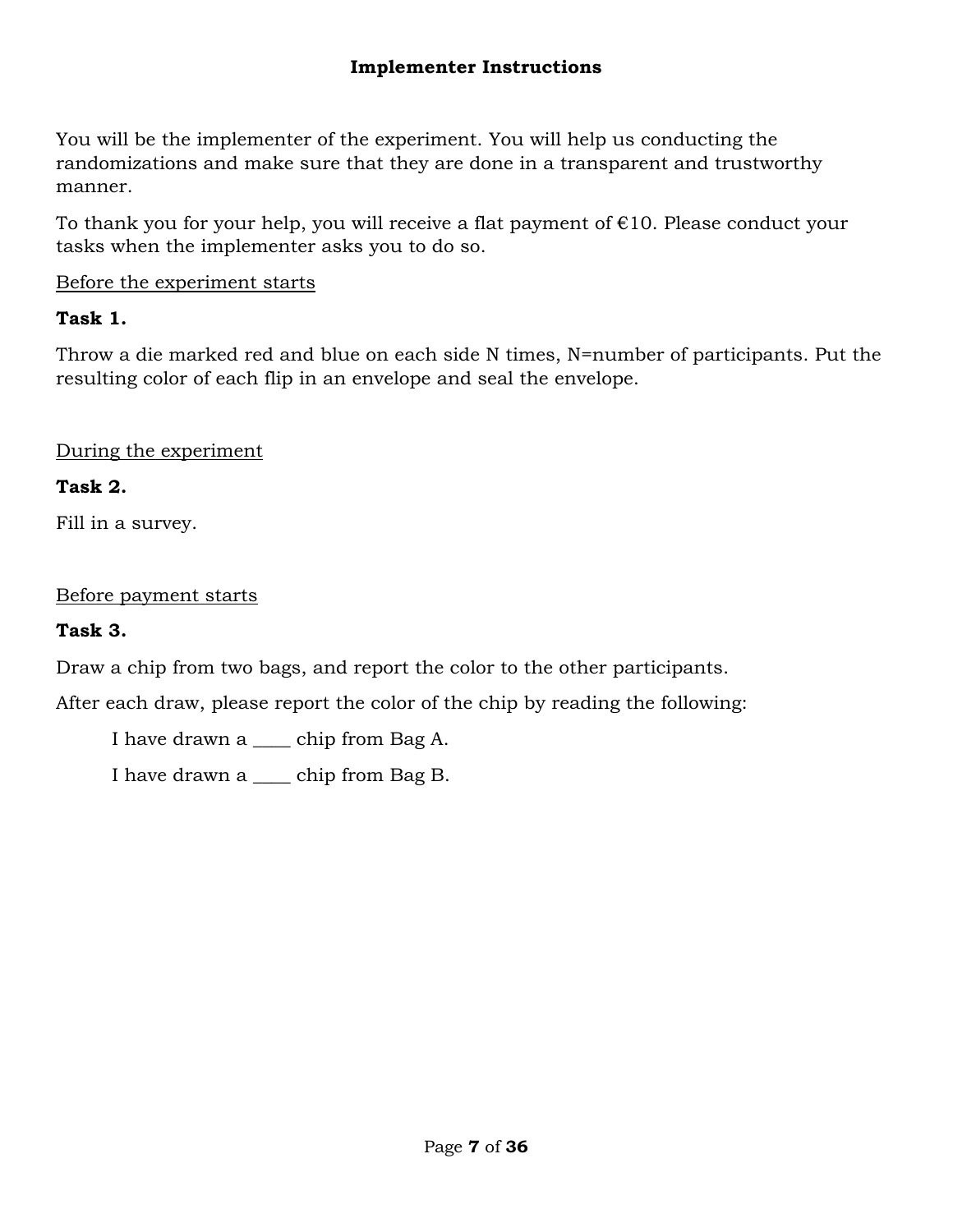## Please fill in your **Subject ID** below





#### **Red**

## **(circle a or b)**

- c) €10 if a **red** chip is drawn from Bag A.
- d) €10.20 if a **red** chip is drawn from Bag B.

#### **Blue**

- c) €10 if a **blue** chip is drawn from Bag A.
- d) €10.20 if a **blue** chip is drawn from Bag B.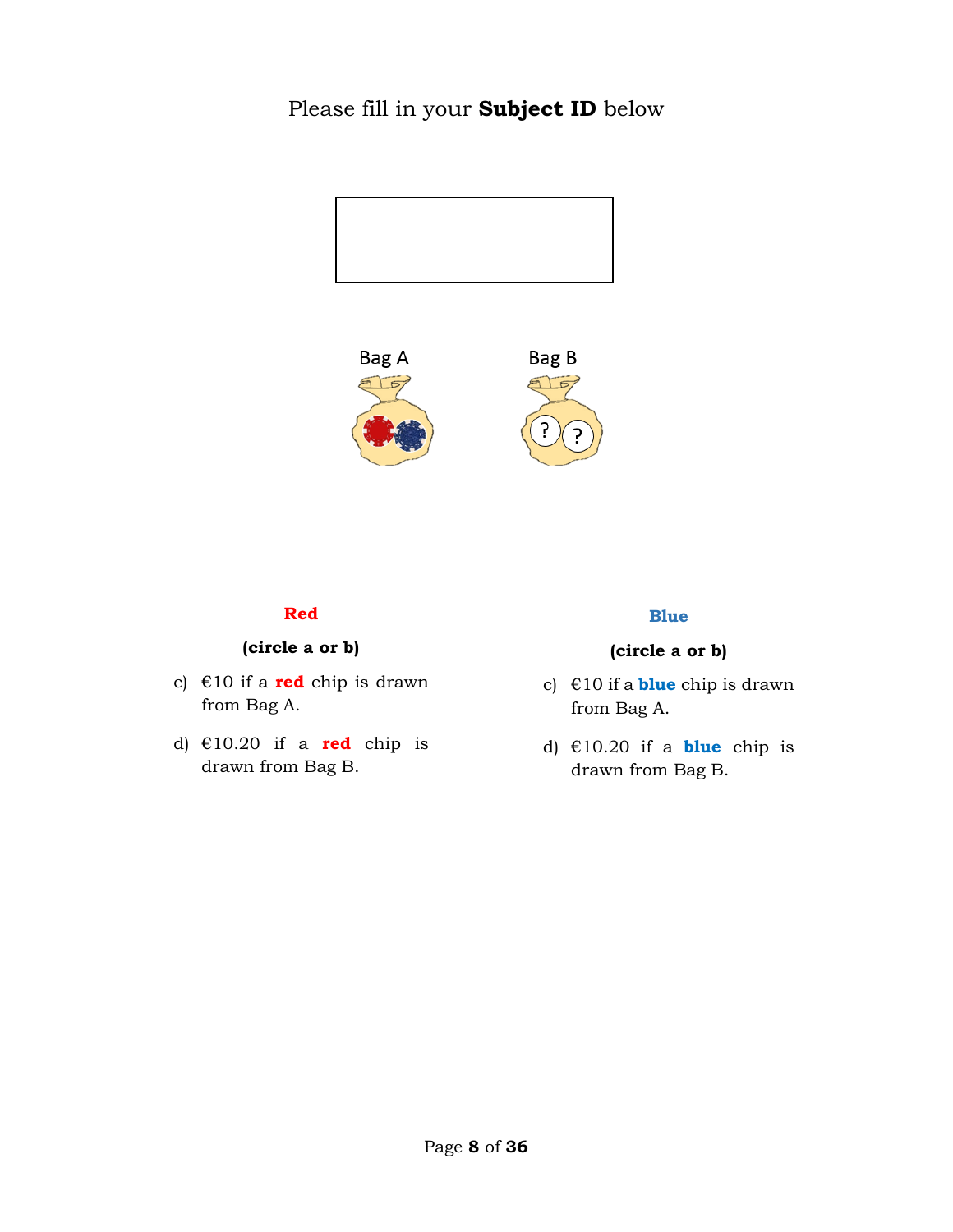# **Material for the Main study after treatment**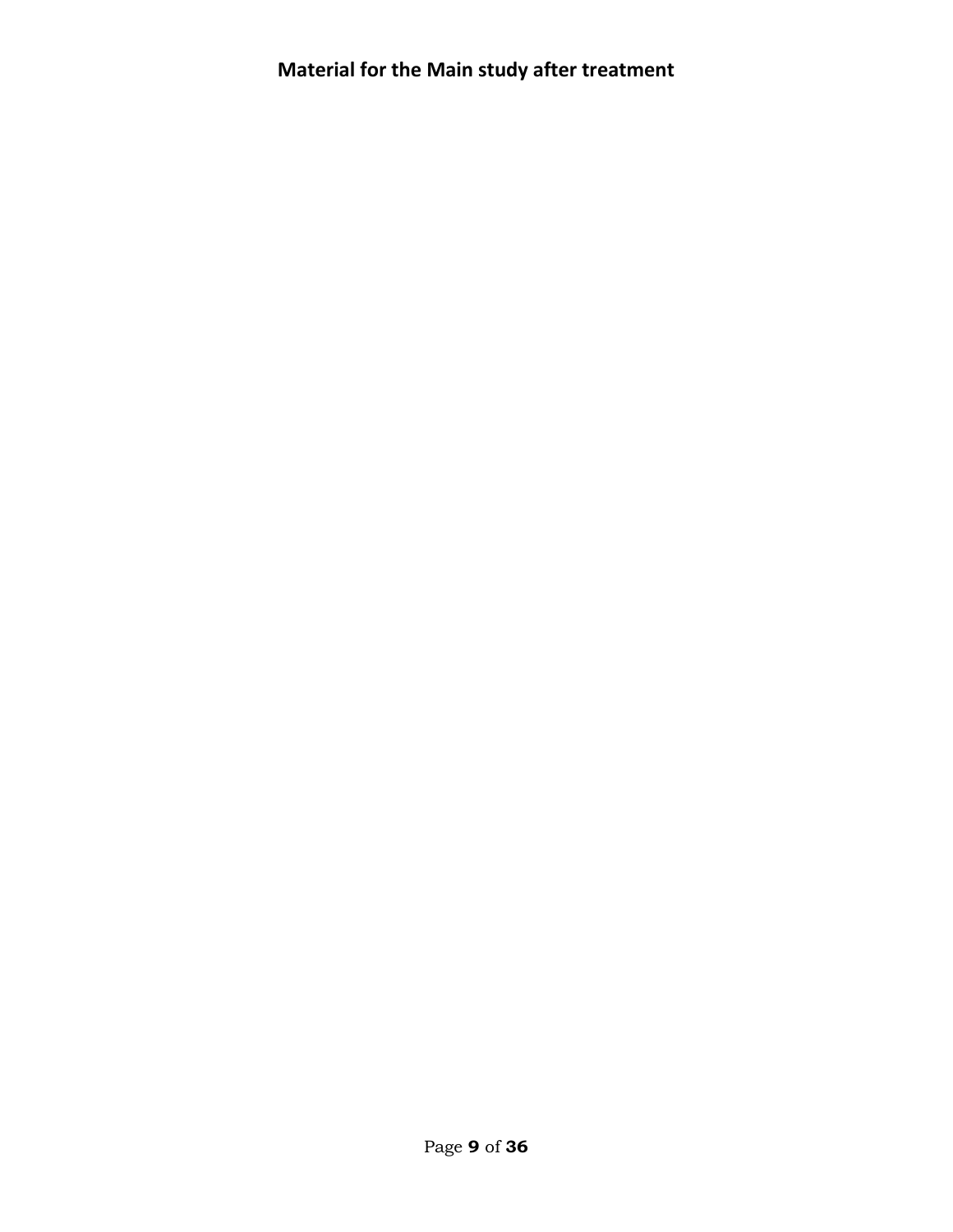# **Instructions After**

There are two bags. Bag A has 2 chips, one of them is blue and the other red. Bag B also has 2 chips. Each chip in Bag B is either blue or red. However, the number of blue (and red) chips is unknown – it could be 0 blue (2 red) chips, 1 blue chip and 1 red chip, or 2 blue (0 red) chips.



Below is an example of a choice problem that you will face during the experiment.

## **Red choice problem**

Which one do you prefer?

Option A: You win €10.00 if the implementer draws a **red** chip from **Bag A**, and €0 otherwise.

Option B: You win €10.20 if the implementer draws a **red** chip from **Bag B**, and €0 otherwise.

In the example, you need to choose between Option A and Option B. The two options have the same winning color but differ in the amount you can win and the bag from which the chip is drawn.

During the experiment, you will also face a **Blue choice problem**. The only difference is that the winning color is blue instead of red.

You will receive a separate choice sheet.

## **Payment:**

At the end of the experiment, the implementer will draw a chip from Bag A and a chip from Bag B respectively *without looking*. He will announce the colors of both chips drawn and record them on a piece of paper.

You will be paid according to your choice in one of the two problems. To select the choice problem that will determine your payment, the implementer will throw a 6-sided die for you. 3 sides of the die are marked red, and the others are marked blue. You will be paid according to the choice problem with the matching color. Below we show how you will be paid.

Suppose the implementer draws a red chip from Bag A and a red chip from Bag B.

• You win if the problem selected for you is red (50%).

Suppose the implementer draws a red chip from Bag A and a blue chip from Bag B.

- If the problem selected for you is red (50%), you win if you chose option A.
- If the problem selected is blue (50%), you win if you chose option B.

Suppose the implementer draws a blue chip from Bag A and a blue chip from Bag B.

• You win if the problem selected for you is blue (50%).

Suppose the implementer draws a blue chip from Bag A and a red chip from Bag B.

- If the problem selected for you is red (50%), you win if you chose option B.
- If the problem selected is blue (50%), you win if you chose option A.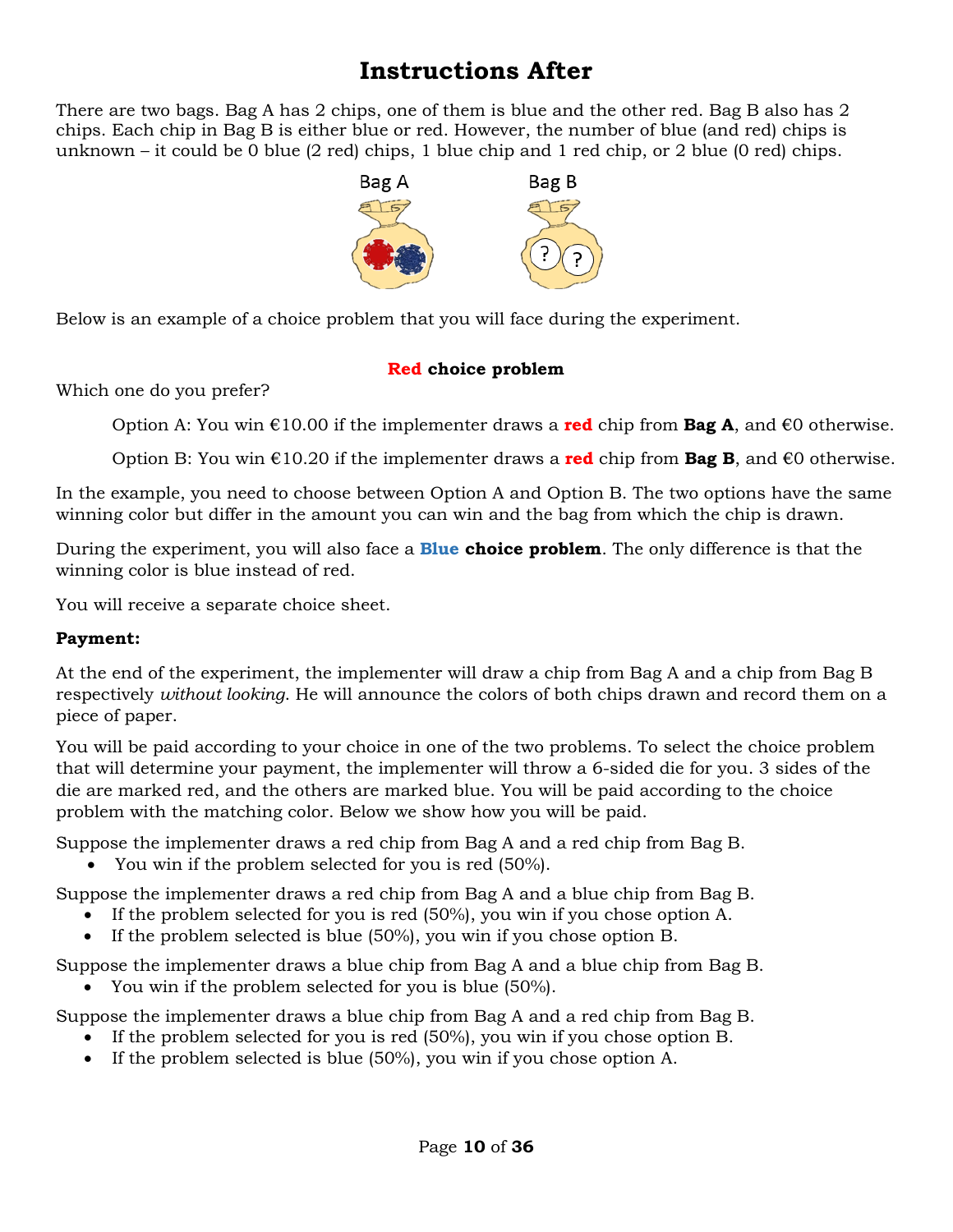## **Implementer Instructions**

You will be the implementer of the experiment. You will help us conducting the randomizations and make sure that they are done in a transparent and trustworthy manner.

To thank you for your help, you will receive a flat payment of  $E10$ . Please conduct your tasks when the implementer asks you to do so.

During the experiment

## **Task 1.**

Fill in a survey.

## Before payment starts

## **Task 2.**

Draw a chip from two bags, and report the color to the other participants.

After each draw, please report the color of the chip by reading the following:

I have drawn a \_\_\_\_ chip from Bag A.

I have drawn a \_\_\_\_ chip from Bag B.

## **Task 3.**

For each participant who comes to the payment desk, throw a die marked red and blue on each side. The color of the throw will determine their final payments.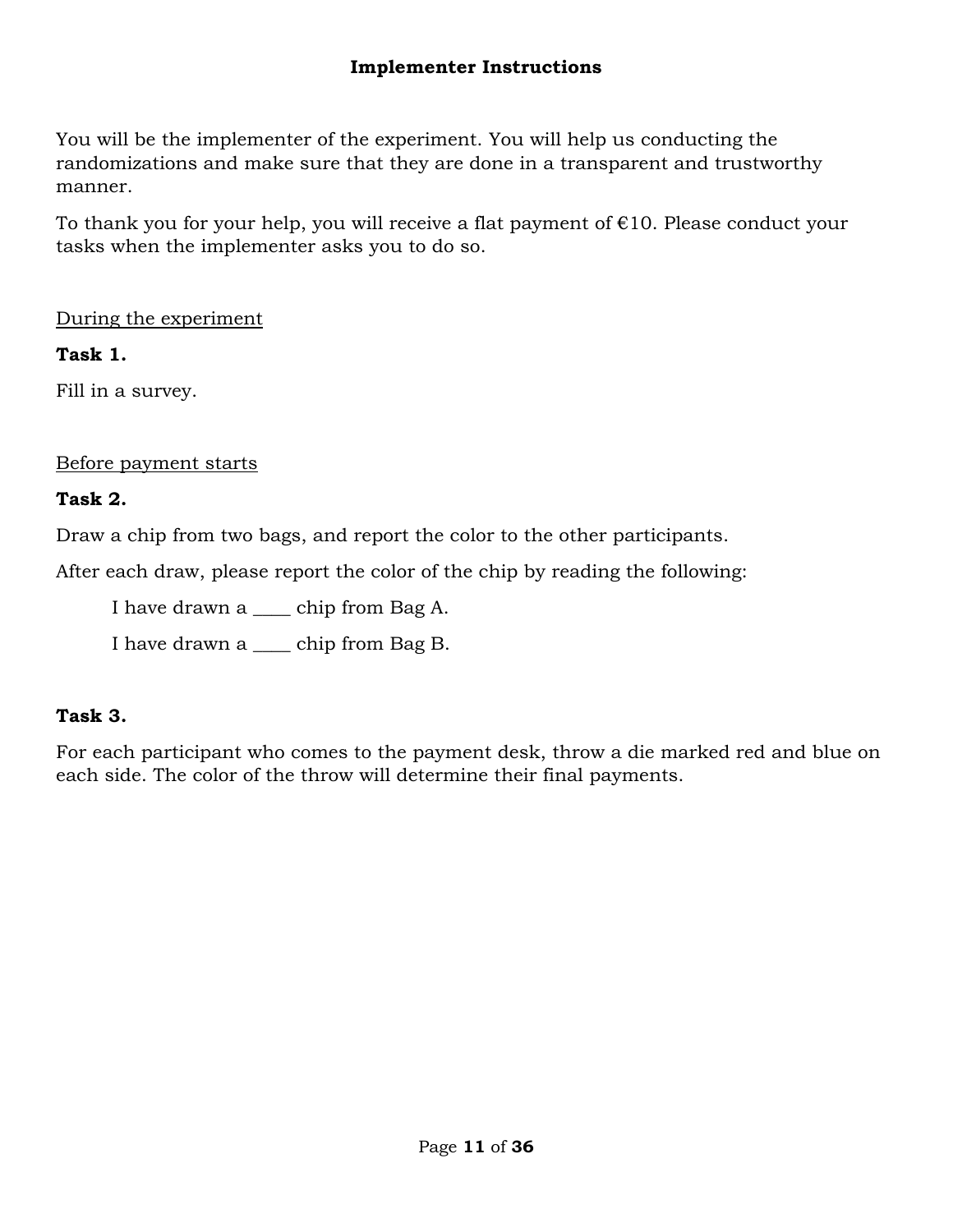## Please fill in your **Subject ID** below





#### **Red**

## **(circle a or b)**

- e) €10 if a **red** chip is drawn from Bag A.
- f) €10.20 if a **red** chip is drawn from Bag B.

#### **Blue**

- e) €10 if a **blue** chip is drawn from Bag A.
- f) €10.20 if a **blue** chip is drawn from Bag B.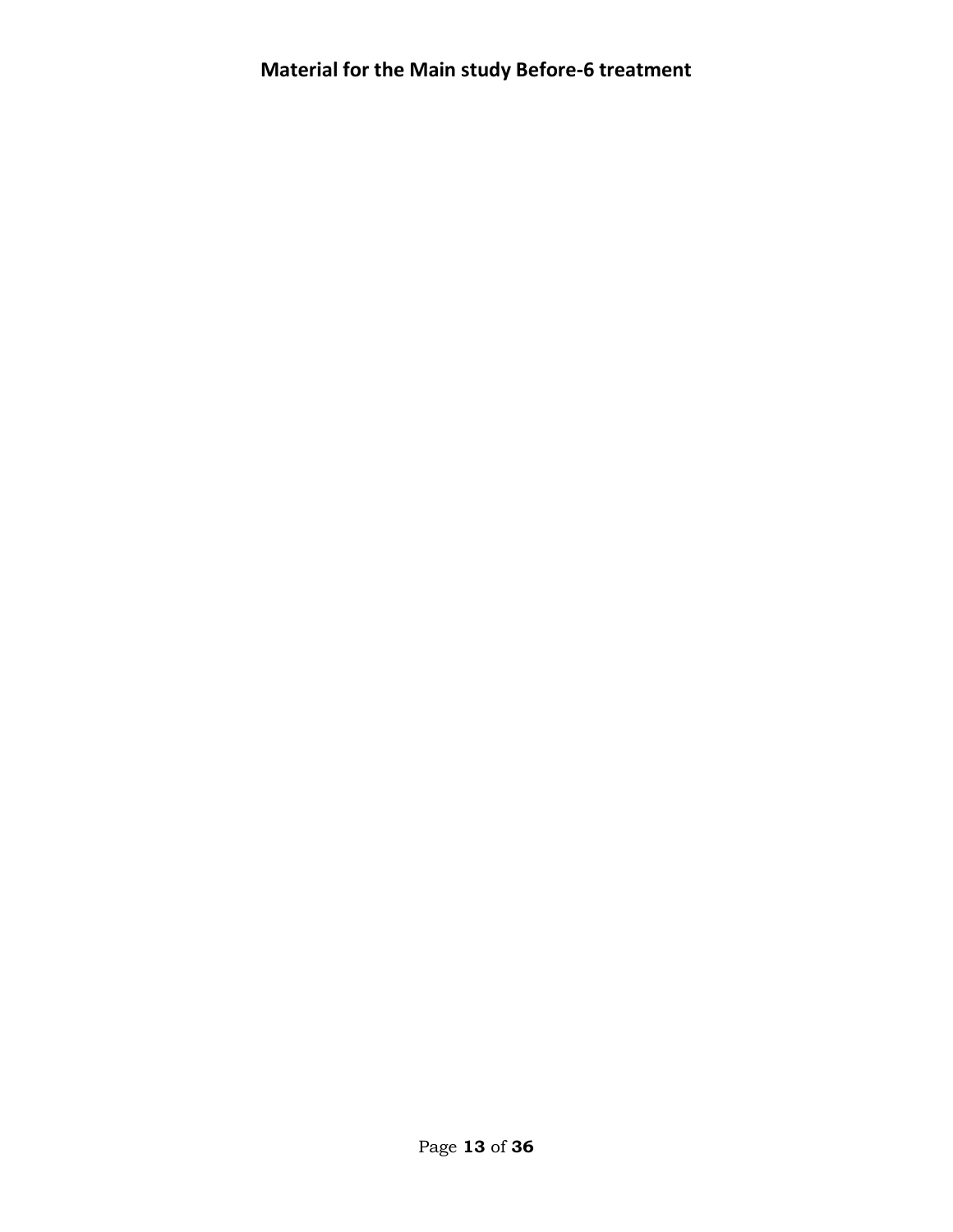# **Instructions Before-6**

In this session you will be asked to make 6 choices between bets. There are no correct choices. Your choices depend on your preferences and beliefs, so different participants will usually make different choices. You will be paid according to your choices, so read these instructions carefully and think before you decide.

In all the choice problems you will face during this experiment you will be asked to choose between two uncertain options. All choice problems will be organized in groups of three problems that share a simple structure, which is explained below.

Consider a choice between being paid:

(f)  $\epsilon$ 4.50 for sure or (b)  $\epsilon$ 4.60 for sure

Obviously, being paid  $\epsilon$ 4.60 is better than being paid  $\epsilon$ 4.50.

Similarly, consider a bet in which you can win some money with a chance of 50%, and you are asked to choose between:

(a)  $\text{\textsterling}10$  if you win or (e)  $\text{\textsterling}10.20$  if you win

Obviously, being paid  $\epsilon$ 10.20 if you win is better than being paid  $\epsilon$ 10 if you win.

Now, the following three choice problems ask you to choose between the bets and the sure payments above.

| Choice 1 (circle a or b)        | Choice 2 (circle c or d)        | Choice 3 (circle e or f)                                 |
|---------------------------------|---------------------------------|----------------------------------------------------------|
| a) 50% chance of $\epsilon$ 10. | c) 50% chance of $\epsilon$ 10. | e) 50% chance of $\text{\large\ensuremath{\in}} 10.20$ . |
| b) $\epsilon$ 4.60 for sure.    | d) $\epsilon$ 4.50 for sure.    | f) $\epsilon$ 4.50 for sure.                             |

Start with Choice 2: if you choose (c) in Choice 2, it makes sense to choose (e) in Choice 3 since the alternative ( $\epsilon$ 4.50 for sure) is the same while (e) is better than (c). Considering Choice 1, you should consider whether (a) is better than  $\epsilon$ 4.60 for sure (rather than  $\epsilon$ 4.50 for sure as in (d)).

If you chose (d) in Choice 2, it makes sense to choose (b) in Choice 1 since the alternative (50% of winning  $\epsilon$ 10) is the same while (b) is better than (d). Considering Choice 3, you should consider whether (f) is better than a 50% chance of winning  $\epsilon$ 10.20 (rather than  $\epsilon$ 10 as in (c)).

Therefore, choosing one or more of the combinations: (a) and (f), (a) and (d), or (c) and (f) is not consistent with the reasoning above. If you find yourself choosing in such a way, please review the rationale presented above in order to better guide your choices.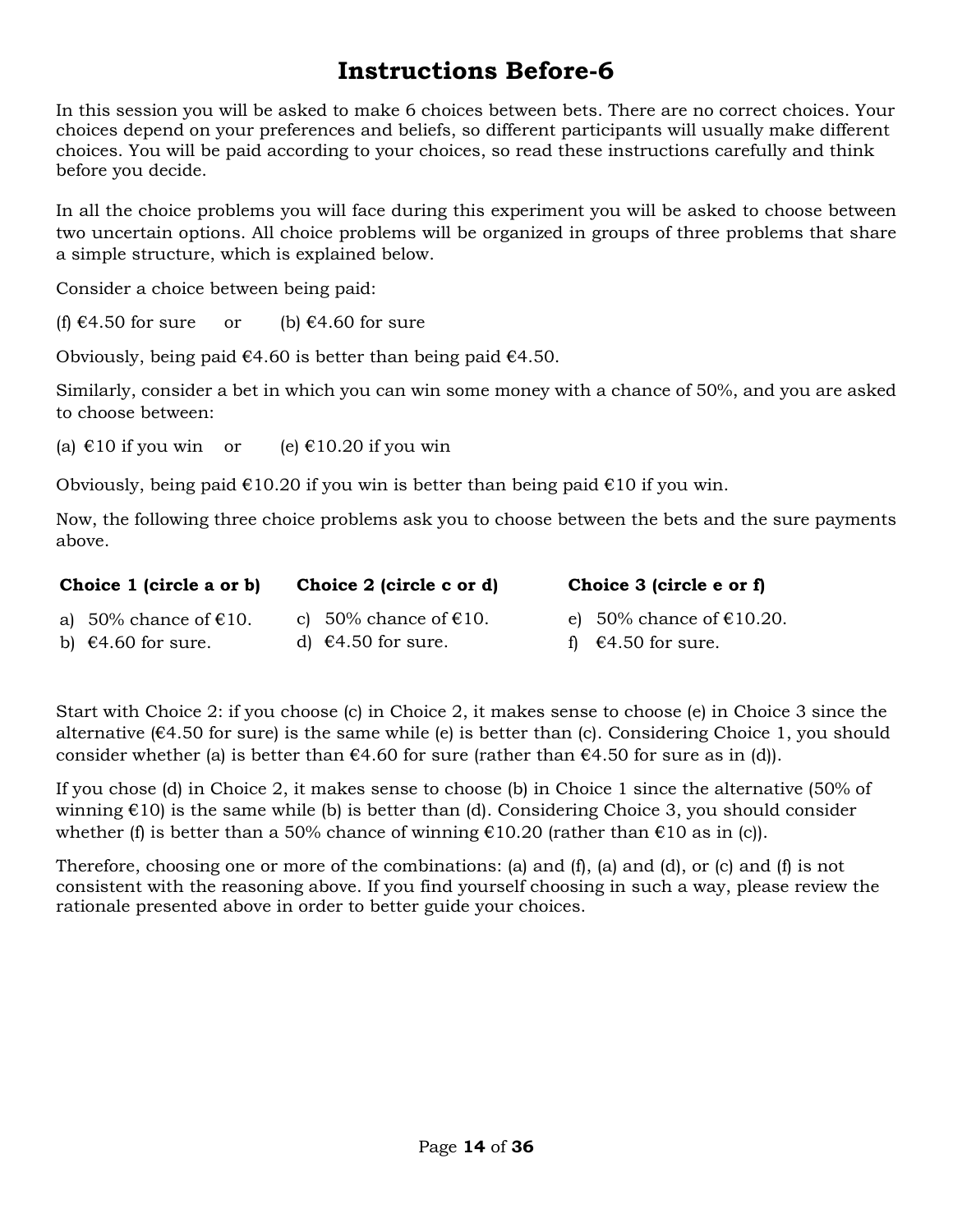#### **The experiment:**

There are two bags. Bag A has 2 chips, one of them is blue and the other red. Bag B also has 2 chips. Each chip in Bag B is either blue or red. However, the number of blue (and red) chips is unknown – it could be 0 blue (2 red) chips, 1 blue chip and 1 red chip, or 2 blue (0 red) chips.



Below is an example of choice problem that you may face during the experiment.

#### **An example of a Red choice problem**

Which one do you prefer?

Option A: You win €10.00 if the implementer draws a **red** chip from **Bag A**, and €0 otherwise.

Option B: You win  $\epsilon$ 10.20 if the implementer draws a **red** chip from **Bag B**, and  $\epsilon$ 0 otherwise.

In this example, you need to choose between Option A and Option B. The two options have the same winning color but differ in the amount you can win and the bag from which the chip is drawn.

During the experiment, you will also face **Blue choice problems**, in which the only difference is that the winning color is blue instead of red.

You will receive a separate choice sheet. On it, there are in total 6 problems: three red problems, numbered **1, 2, and 3**; and three blue problems, numbered **4, 5, and 6.**

#### **Payment:**

You will be paid according to your choice in one of the 6 problems. To select the choice problem that will determine your payment, the implementer will toss a 6-sided die for all participants and put the choice problems with matching numbers into sealed envelopes. You will draw one envelope and write your subject ID on it. Please do not open the envelope until you are told to do so. Remember that the choice problem that matters for your final payment is in your envelope, and it is chosen *before* you make any choices.

At the end of the experiment, the experimenters will ask you to open your envelope. Then, the implementer will draw a chip from Bag A and a chip from Bag B respectively *without looking*. He will announce the colors of both chips drawn and record them on a piece of paper.

You will be paid according to your choice in the problem in your envelope. Below we give examples of how you will be paid.

Suppose the problem selected for you is red (50%).

- If you chose option A, you win if the implementer draws a red chip from Bag A (50%).
- If you chose option B, you win if the implementer draws a red chip from Bag B.

Suppose the problem selected for you is blue (50%).

- If you chose option A, you win if the implementer draws a blue chip from Bag A (50%).
- If you chose option B, you win if the implementer draws a blue chip from Bag B.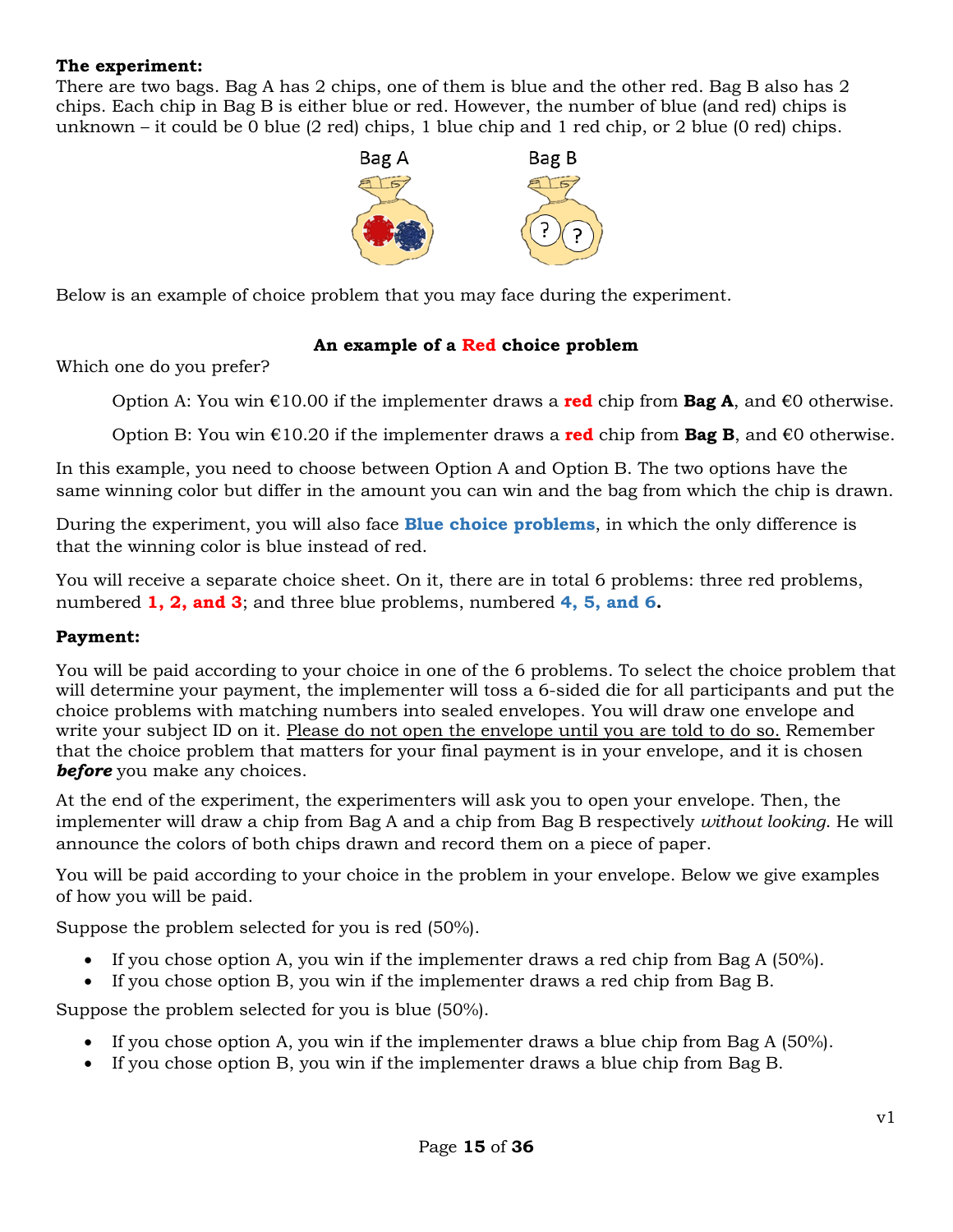## **Implementer Instructions**

You will be the implementer of the experiment. You will help us conducting the randomizations and make sure that they are done in a transparent and trustworthy manner.

To thank you for your help, you will receive a flat payment of  $E10$ . Please conduct your tasks when the implementer asks you to do so.

## Before the experiment starts

## **Task 1.**

Throw a 6-sided die N times, N=number of participants.

## Before payment starts

## **Task 2.**

Draw a chip from two bags, and report the color to the other participants.

After each draw, please report the color of the chip by reading the following:

I have drawn a \_\_\_\_ chip from Bag A.

I have drawn a \_\_\_\_ chip from Bag B.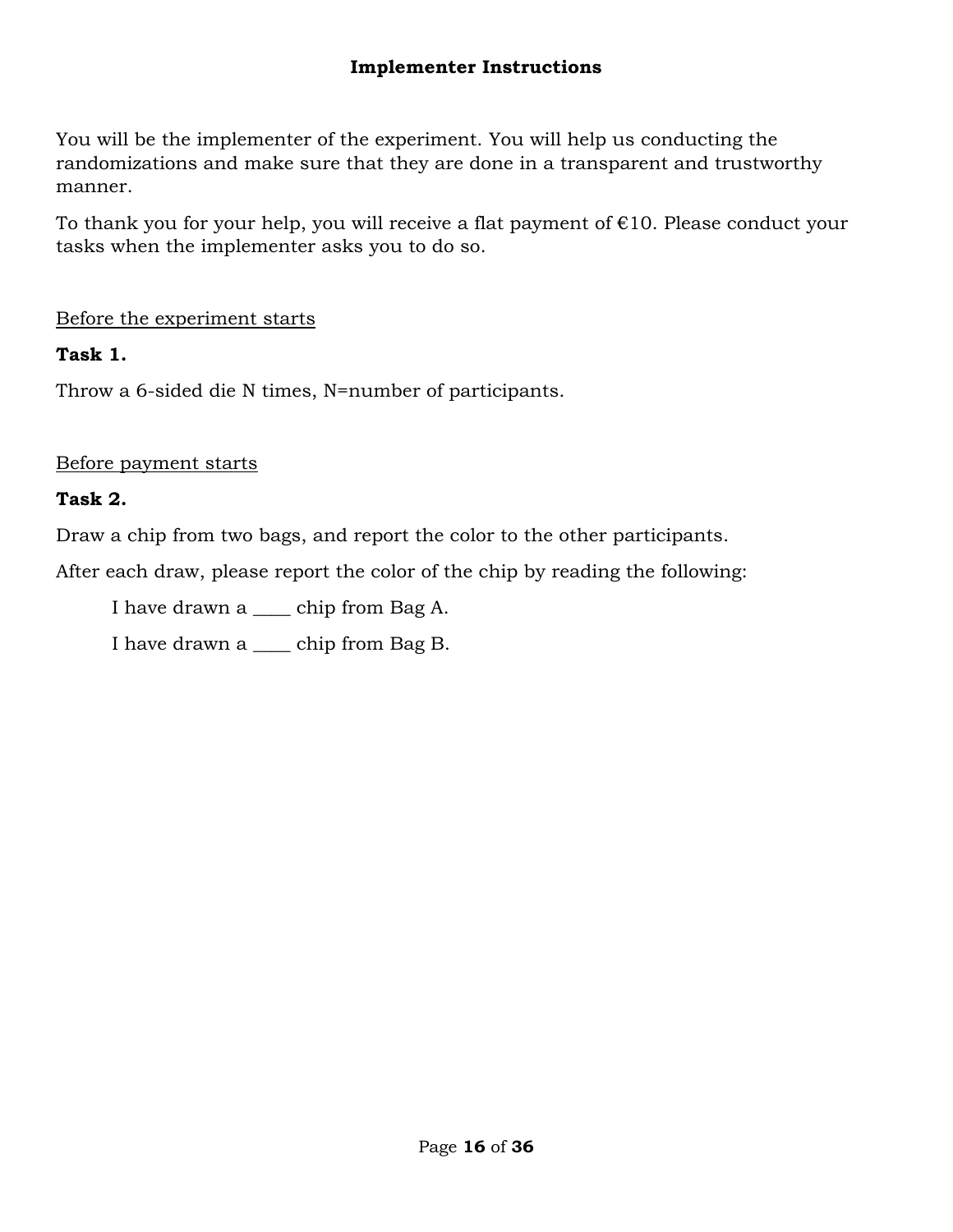## Please fill in your **Subject ID** below





Please circle your chosen bet in each problem.

#### **Red 1 (circle a or b)**

- g) €10 if a **red** chip is drawn from Bag A.
- h)  $\text{\textsterling}10.20$  if a **red** chip is drawn from Bag B.

#### **Red 2 (circle c or d)**

- c)  $\in$ 10 if a **red** chip is drawn from Bag A.
- d) €10 if a **red** chip is drawn from Bag B.

#### **Red 3 (circle e or f)**

- e)  $\in$ 10.20 if a **red** chip is drawn from Bag A.
- f) €10 if a **red** chip is drawn from Bag B.

#### **Blue 4 (circle a or b)**

- g) €10 if a **blue** chip is drawn from Bag A.
- h)  $\text{\textsterling}10.20$  if a **blue** chip is drawn from Bag B.

#### **Blue 5 (circle c or d)**

- c)  $\in$ 10 if a **blue** chip is drawn from Bag A.
- d) €10 if a **blue** chip is drawn from Bag B.

#### **Blue 6 (circle e or f)**

- e)  $\epsilon$ 10.20 if a **blue** chip is drawn from Bag A.
- f) €10 if a **blue** chip is drawn from Bag B.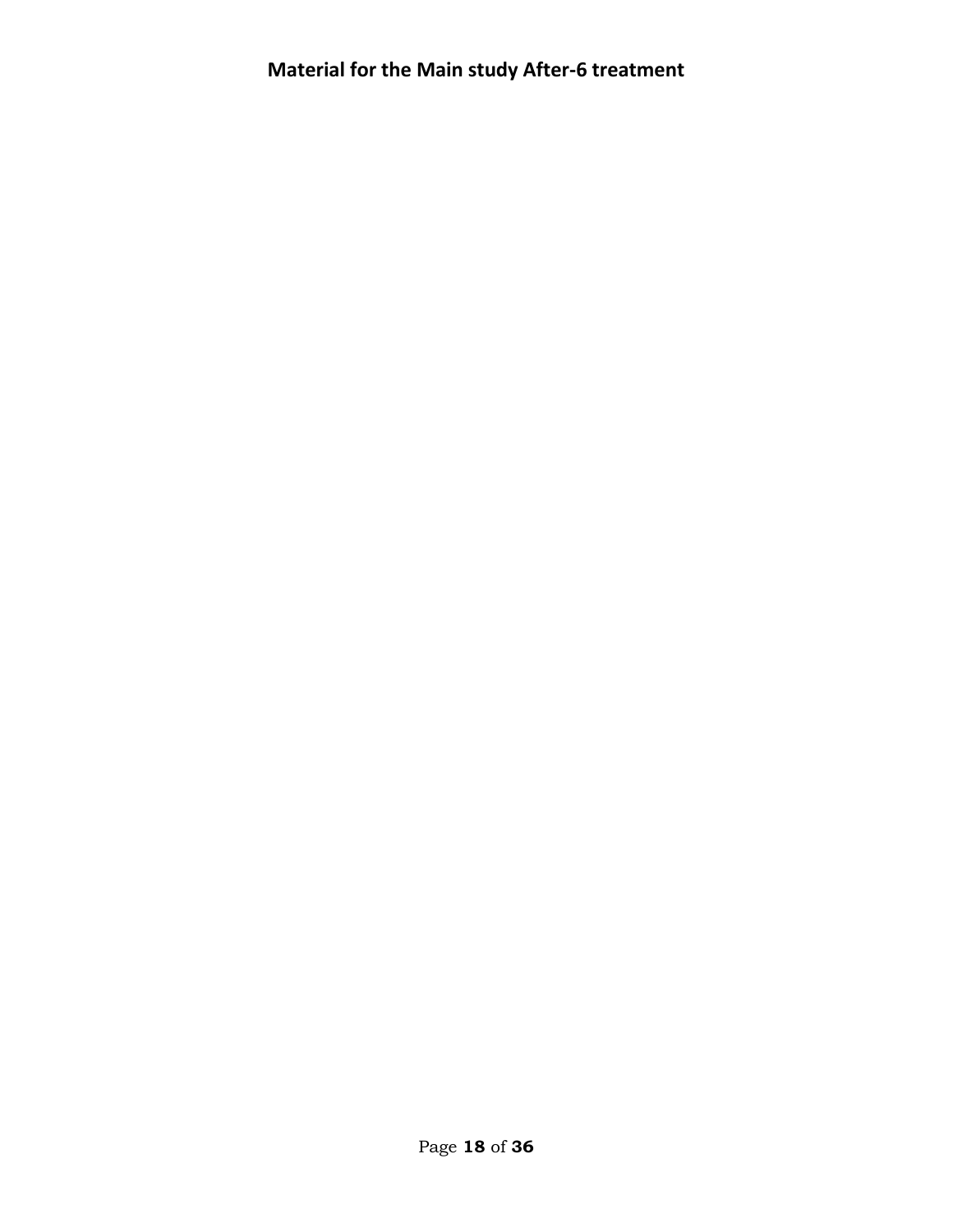# **Instructions After-6**

In this session you will be asked to make 6 choices between bets. There are no correct choices. Your choices depend on your preferences and beliefs, so different participants will usually make different choices. You will be paid according to your choices, so read these instructions carefully and think before you decide.

In all the choice problems you will face during this experiment you will be asked to choose between two uncertain options. All choice problems will be organized in groups of three problems that share a simple structure, which is explained below.

Consider a choice between being paid:

(f)  $\epsilon$ 4.50 for sure or (b)  $\epsilon$ 4.60 for sure

Obviously, being paid  $\epsilon$ 4.60 is better than being paid  $\epsilon$ 4.50.

Similarly, consider a bet in which you can win some money with a chance of 50%, and you are asked to choose between:

(b)  $\text{\textsterling}10$  if you win or (e)  $\text{\textsterling}10.20$  if you win

Obviously, being paid  $\epsilon$ 10.20 if you win is better than being paid  $\epsilon$ 10 if you win.

Now, the following three choice problems ask you to choose between the bets and the sure payments above.

| Choice 1 (circle a or b)        | Choice 2 (circle c or d)        | Choice 3 (circle e or f)     |
|---------------------------------|---------------------------------|------------------------------|
| a) 50% chance of $\epsilon$ 10. | c) 50% chance of $\epsilon$ 10. | e) 50% chance of $£10.20$ .  |
| b) $\epsilon$ 4.60 for sure.    | d) $\epsilon$ 4.50 for sure.    | f) $\epsilon$ 4.50 for sure. |

Start with Choice 2: if you choose (c) in Choice 2, it makes sense to choose (e) in Choice 3 since the alternative ( $\epsilon$ 4.50 for sure) is the same while (e) is better than (c). Considering Choice 1, you should consider whether (a) is better than  $\epsilon$ 4.60 for sure (rather than  $\epsilon$ 4.50 for sure as in (d)).

If you chose (d) in Choice 2, it makes sense to choose (b) in Choice 1 since the alternative (50% of winning  $\epsilon$ 10) is the same while (b) is better than (d). Considering Choice 3, you should consider whether (f) is better than a 50% chance of winning  $\epsilon$ 10.20 (rather than  $\epsilon$ 10 as in (c)).

Therefore, choosing one or more of the combinations: (a) and (f), (a) and (d), or (c) and (f) is not consistent with the reasoning above. If you find yourself choosing in such a way, please review the rationale presented above in order to better guide your choices.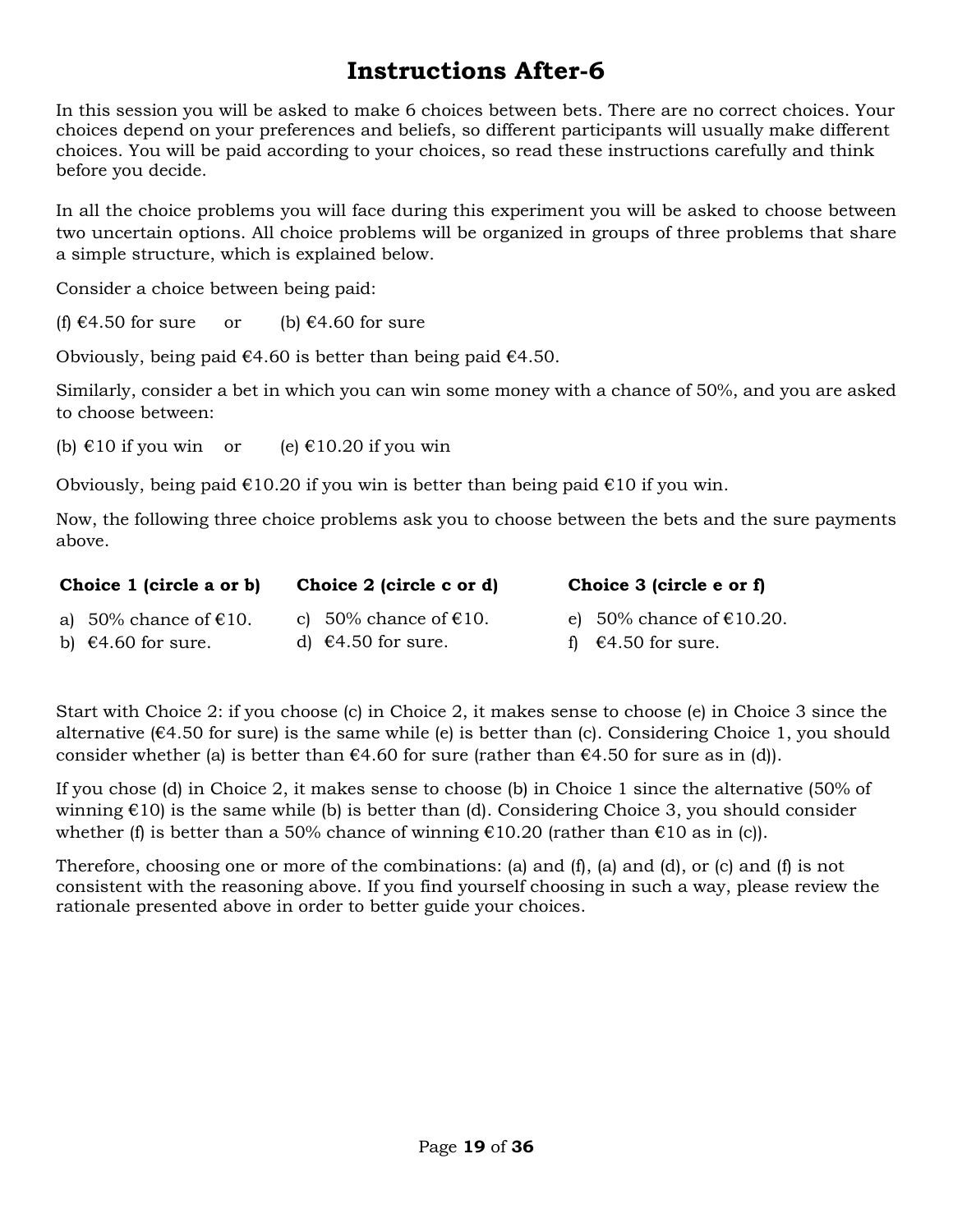#### **The experiment:**

There are two bags. Bag A has 2 chips, one of them is blue and the other red. Bag B also has 2 chips. Each chip in Bag B is either blue or red. However, the number of blue (and red) chips is unknown – it could be 0 blue (2 red) chips, 1 blue chip and 1 red chip, or 2 blue (0 red) chips.



Below is an example of choice problem that you may face during the experiment.

#### **An example of a Red choice problem**

Which one do you prefer?

Option A: You win €10.00 if the implementer draws a **red** chip from **Bag A**, and €0 otherwise.

Option B: You win €10.20 if the implementer draws a **red** chip from **Bag B**, and €0 otherwise.

In the example, you need to choose between Option A and Option B. The two options have the same winning color but differ in the amount you can win and the bag from which the chip is drawn.

During the experiment, you will also face **Blue choice problems**, in which the only difference is that the winning color is blue instead of red.

You will receive a separate choice sheet. On it, there are in total 6 problems: three red problems, numbered **1, 2, and 3**; and three blue problems, numbered **4, 5, and 6.**

#### **Payment:**

At the end of the experiment, the implementer will draw a chip from Bag A and a chip from Bag B respectively *without looking*. He will announce the colors of both chips drawn and record them on a piece of paper.

You will be paid according to your choice in one of the 6 problems. To select the choice problem that will determine your payment, the implementer will toss a 6-sided die for you. You will be paid according to the choice problem whose number matches the die throw. Below we give an example of how you will be paid.

Suppose the implementer draws a red chip from Bag A and a red chip from Bag B.

• You win if the problem selected for you is red (50%).

Suppose the implementer draws a red chip from Bag A and a blue chip from Bag B.

- If the problem selected for you is red (50%), you win if you chose option A.
- If the problem selected is blue (50%), you win if you chose option B.

Suppose the implementer draws a blue chip from Bag A and a blue chip from Bag B.

• You win if the problem selected for you is blue (50%).

Suppose the implementer draws a blue chip from Bag A and a red chip from Bag B.

- If the problem selected for you is red (50%), you win if you chose option B.
- If the problem selected is blue (50%), you win if you chose option A.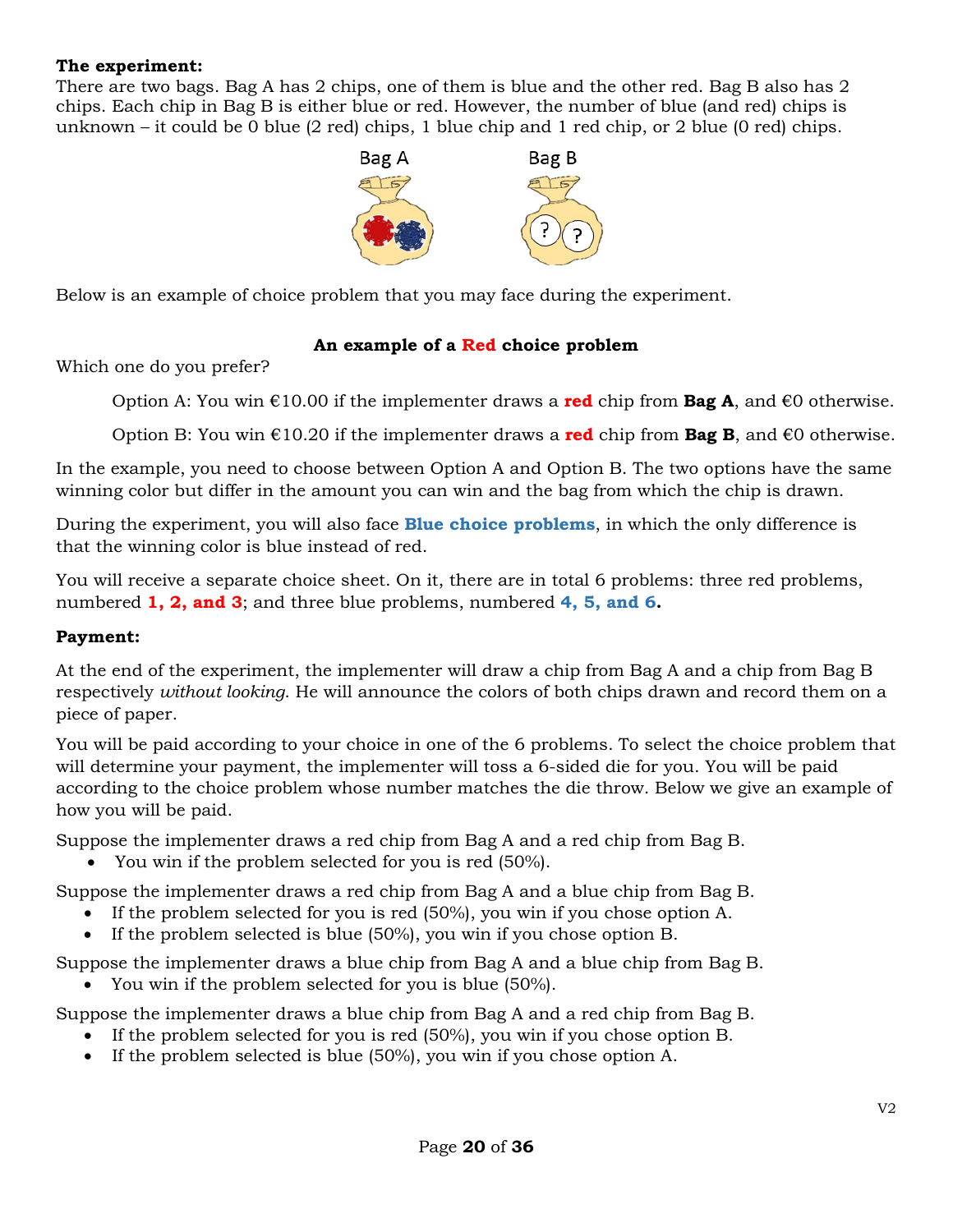## **Implementer Instructions**

You will be the implementer of the experiment. You will help us conducting the randomizations and make sure that they are done in a transparent and trustworthy manner.

To thank you for your help, you will receive a flat payment of  $E10$ . Please conduct your tasks when the implementer asks you to do so.

Before payment starts

**Task 1.**

Draw a chip from two bags, and report the color to the other participants.

After each draw, please report the color of the chip by reading the following:

I have drawn a \_\_\_\_ chip from Bag A.

I have drawn a \_\_\_\_ chip from Bag B.

## **Task 2.**

For each participant who comes to the payment desk, throw a 6-sided die. The number you throw will determine their final payment.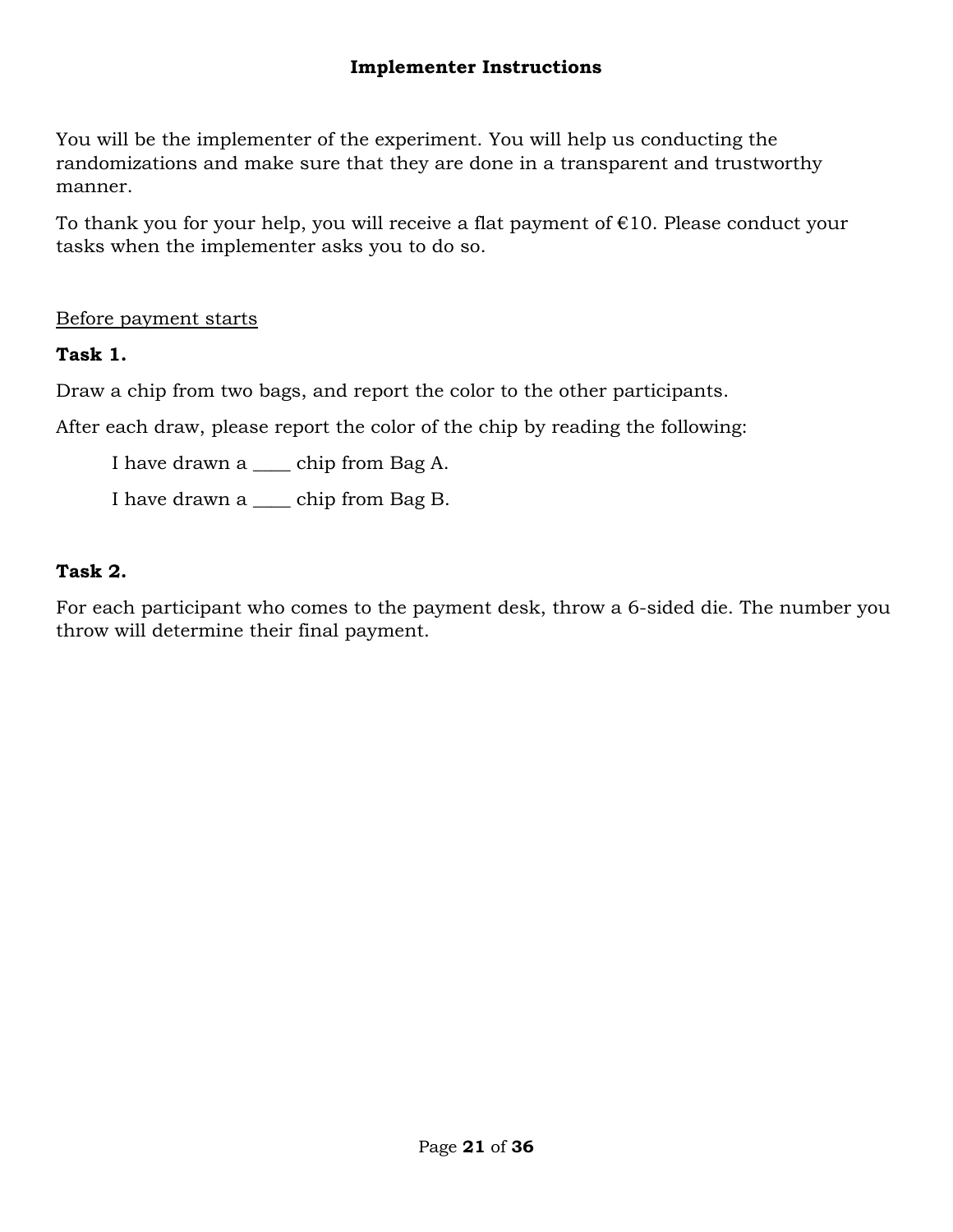## Please fill in your **Subject ID** below





Please circle your chosen bet in each problem.

#### **Red 1 (circle a or b)**

- i) €10 if a **red** chip is drawn from Bag A.
- j)  $\epsilon$ 10.20 if a **red** chip is drawn from Bag B.

#### **Red 2 (circle c or d)**

- e) €10 if a **red** chip is drawn from Bag A.
- f) €10 if a **red** chip is drawn from Bag B.

#### **Red 3 (circle e or f)**

- g)  $\in$ 10.20 if a **red** chip is drawn from Bag A.
- h) €10 if a **red** chip is drawn from Bag B.

#### **Blue 4 (circle a or b)**

- i) €10 if a **blue** chip is drawn from Bag A.
- j)  $\epsilon$ 10.20 if a **blue** chip is drawn from Bag B.

#### **Blue 5 (circle c or d)**

- e) €10 if a **blue** chip is drawn from Bag A.
- f) €10 if a **blue** chip is drawn from Bag B.

#### **Blue 6 (circle e or f)**

- g)  $\epsilon$ 10.20 if a **blue** chip is drawn from Bag A.
- h) €10 if a **blue** chip is drawn from Bag B.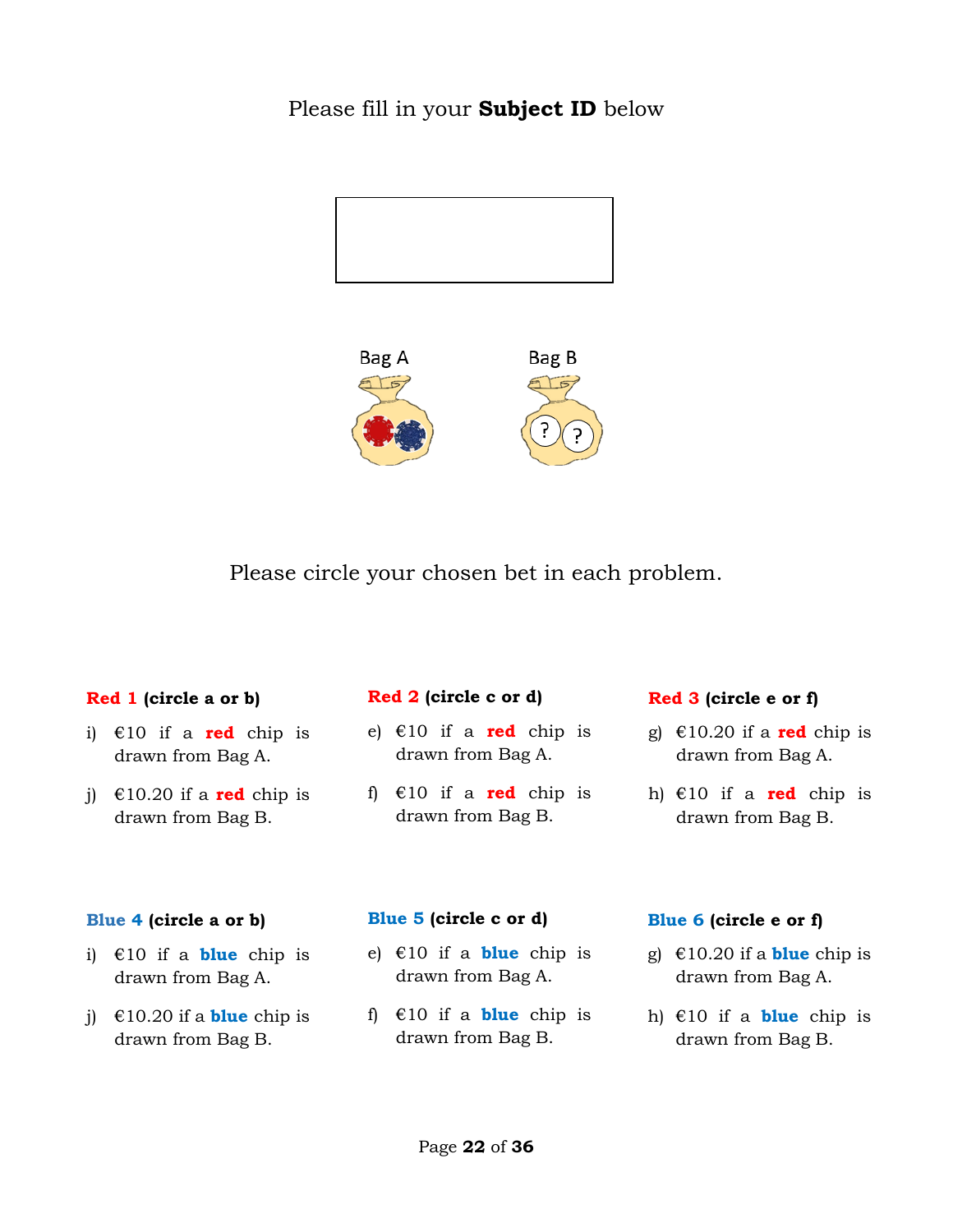**Material for the Follow-up study Single treatment**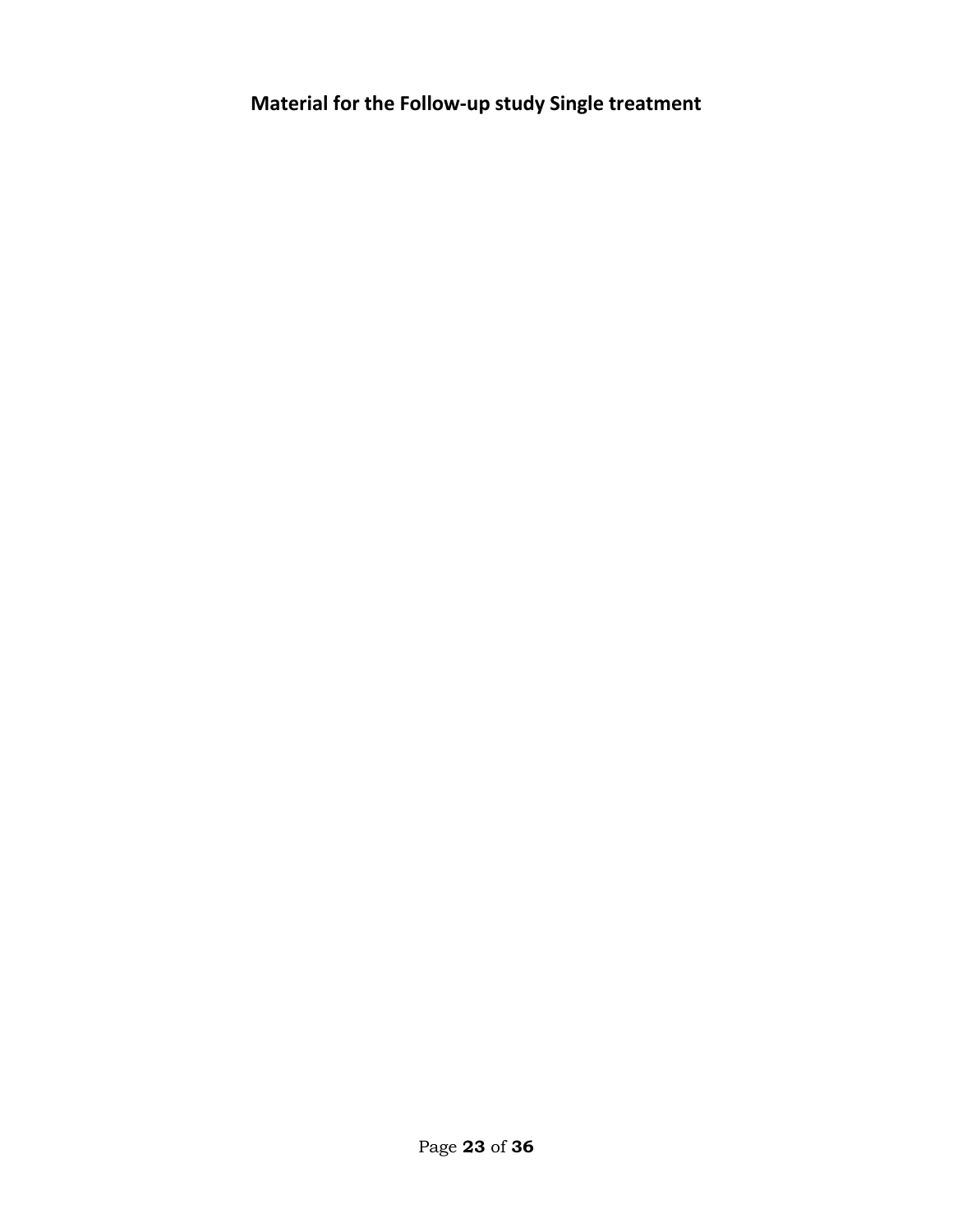# **Instructions**

There are two bags. Bag A has 2 chips, one of them is blue and the other red. Bag B also has 2 chips. Each chip in Bag B is either blue or red. However, the number of blue (and red) chips is unknown – it could be 0 blue (2 red) chips, 1 blue chip and 1 red chip, or 2 blue (0 red) chips.



**Before you start making your choices, the experimenter will put two chips into bag B.** The color composition of bag B is unknown to all participants.

Below is an example of a choice problem that you will face during the experiment.

## **Red choice problem**

Which one do you prefer?

Option A: You win €10.00 if the implementer draws a **red** chip from **Bag A**, and €0 otherwise.

Option B: You win €10.20 if the implementer draws a **red** chip from **Bag B**, and €0 otherwise.

In the example, you need to choose between Option A and Option B. The two options have the same winning color but differ in the amount you can win and the bag from which the chip is drawn. A **Blue choice problem** is similar. The only difference is that the winning color is blue instead of red. You can select the color of your choice problem. The color that you select will be the color that you bet on.

You will receive a separate choice sheet, and an empty envelope with "*choice*" written on it.

- Firstly, select the color of your choice problem.
- Secondly, choose your preferred option in the choice problem that you selected.

After you finish making your choices, please put your choice sheet into the choice envelope and seal it. Your choice envelope must then remain sealed until the end of the experiment.

## **Payment:**

After all participants have finished making their choices, the experimenter will invite one volunteer participant to draw a chip from Bag A and a chip from Bag B respectively *without looking*. The volunteer will announce the colors of both chips drawn and the experimenter will record the colors on a piece of paper.

You will be paid according to your choice in the choice problem that you selected. Below we give examples of how you will be paid.

Suppose you select the red problem.

- If you chose option A, you win if the implementer draws a red chip from Bag A (50%).
- If you chose option B, you win if the implementer draws a red chip from Bag B.

Suppose you select the blue problem.

- If you chose option A, you win if the implementer draws a blue chip from Bag A (50%).
- If you chose option B, you win if the implementer draws a blue chip from Bag B.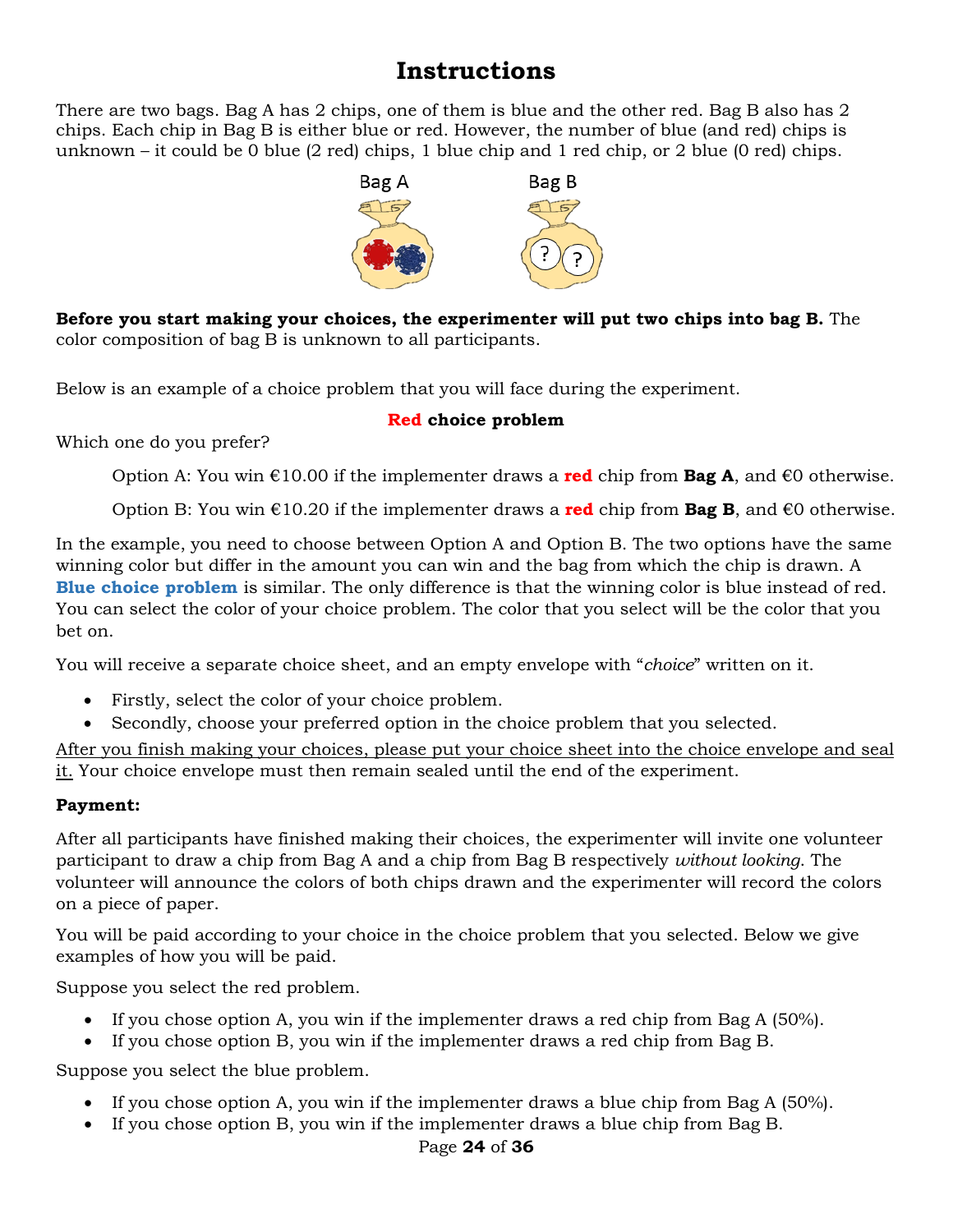## **Choice sheet**



Select □ **Red** or □ **Blue**

## **Only make a choice in the choice problem that you selected.**

#### **Red**

#### **(circle a or b)**

- k)  $\in$ 10 if a **red** chip is drawn from Bag A.
- l) €10.20 if a **red** chip is drawn from Bag B.

#### **Blue**

- k) €10 if a **blue** chip is drawn from Bag A.
- l) €10.20 if a **blue** chip is drawn from Bag B.

- 1. Please first make your choices.
- 2. Then put this choice sheet in the choice envelope.
- 3. Seal the choice envelope.
- 4. Fill in your information on the receipt:
	- o Leave the amount blank (this will be determined later);
	- o Choose your payment method.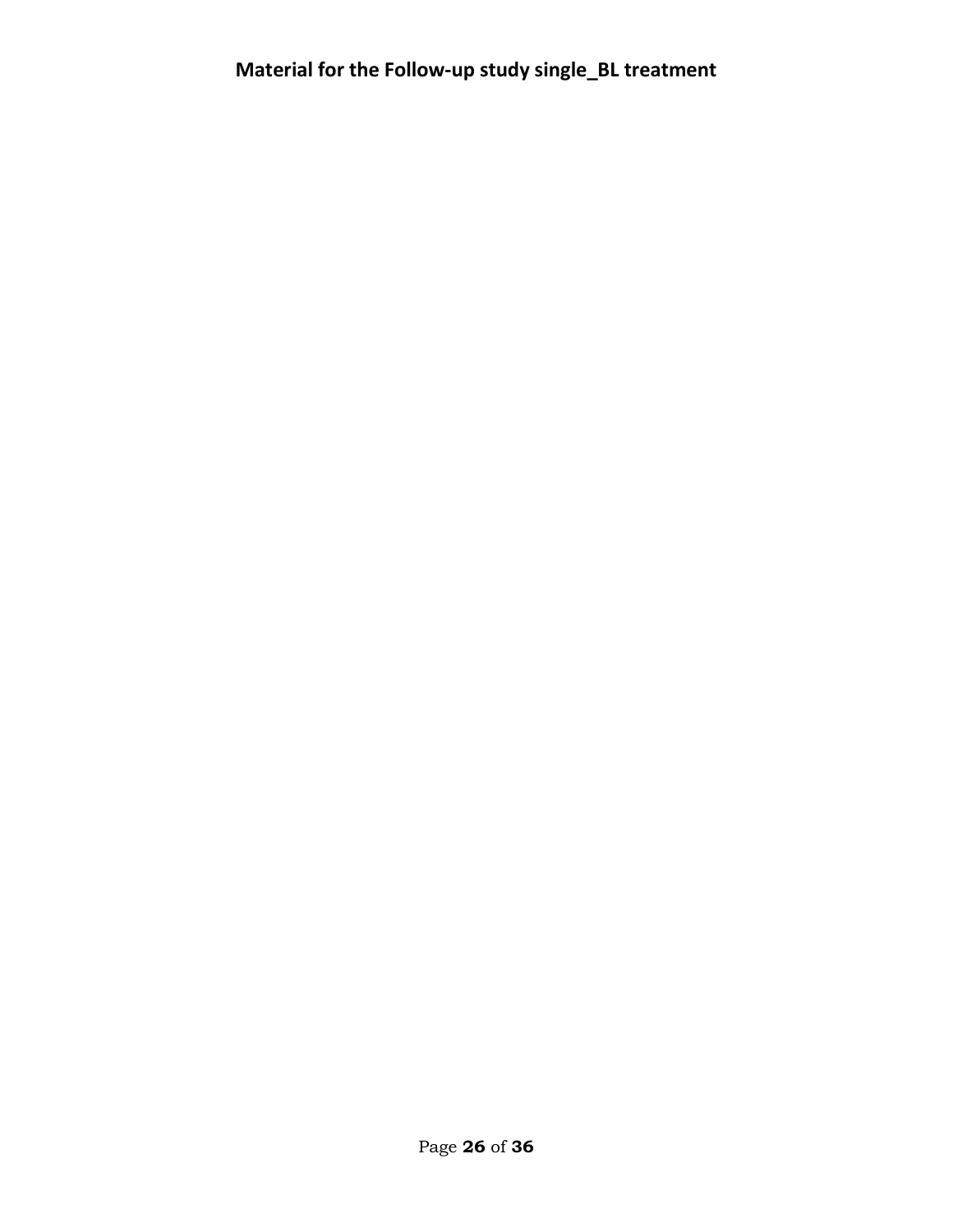# **Instructions**

There are two bags. Bag A has 2 chips, one of them is blue and the other red. Bag B also has 2 chips. Each chip in Bag B is either blue or red. However, the number of blue (and red) chips is unknown – it could be 0 blue (2 red) chips, 1 blue chip and 1 red chip, or 2 blue (0 red) chips.



Below is an example of a choice problem that you will face during the experiment.

## **Red choice problem**

Which one do you prefer?

Option A: You win €10.00 if the implementer draws a **red** chip from **Bag A**, and €0 otherwise.

Option B: You win €10.20 if the implementer draws a **red** chip from **Bag B**, and €0 otherwise.

In the example, you need to choose between Option A and Option B. The two options have the same winning color but differ in the amount you can win and the bag from which the chip is drawn. A **Blue choice problem** is similar. The only difference is that the winning color is blue instead of red. You can select the color of your choice problem. The color that you select will be the color that you bet on.

You will receive a separate choice sheet, and an empty envelope with "*choice*" written on it.

- Firstly, select the color of your choice problem.
- Secondly, choose your preferred option in the choice problem that you selected.

After you finish making your choices, please put your choice sheet into the choice envelope and seal it. Your choice envelope must then remain sealed until the end of the experiment.

## **Payment:**

**After all participants have finished making their choices, the experimenter will first put two chips into bag B.** The color composition of bag B remains unknown to all participants.

The experimenter will invite one volunteer participant to draw a chip from Bag A and a chip from Bag B respectively *without looking*. The volunteer will announce the colors of both chips drawn and the experimenter will record the colors on a piece of paper.

You will be paid according to your choice in the choice problem that you selected. Below we give examples of how you will be paid.

Suppose you select the red problem.

- If you chose option A, you win if the chip drawn from from Bag A is red (50%).
- If you chose option B, you win if the chip drawn from from Bag B is red.

Suppose you select the blue problem.

- If you chose option A, you win if the chip drawn from from Bag A is blue (50%).
- If you chose option B, you win if the chip drawn from from Bag B is blue.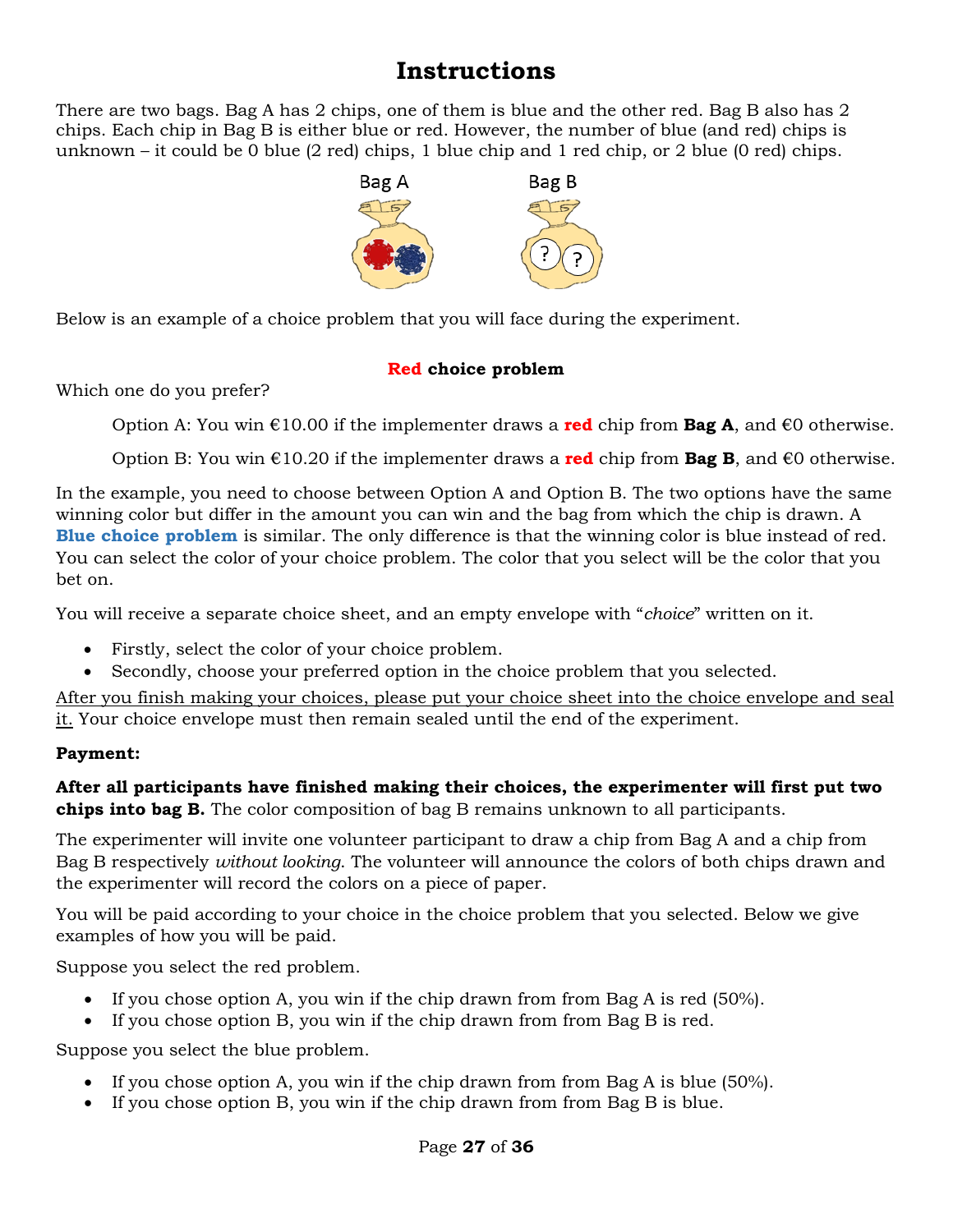## **Choice sheet**



Select □ **Red** or □ **Blue**

## **Only make a choice in the choice problem that you selected.**

#### **Red**

#### **(circle a or b)**

- m) €10 if a **red** chip is drawn from Bag A.
- n) €10.20 if a **red** chip is drawn from Bag B.

#### **Blue**

- m) €10 if a **blue** chip is drawn from Bag A.
- n) €10.20 if a **blue** chip is drawn from Bag B.

- 1. Please first make your choices.
- 2. Then put this choice sheet in the choice envelope.
- 3. Seal the choice envelope.
- 4. Fill in your information on the receipt:
	- o Leave the amount blank (this will be determined later);
	- o Choose your payment method.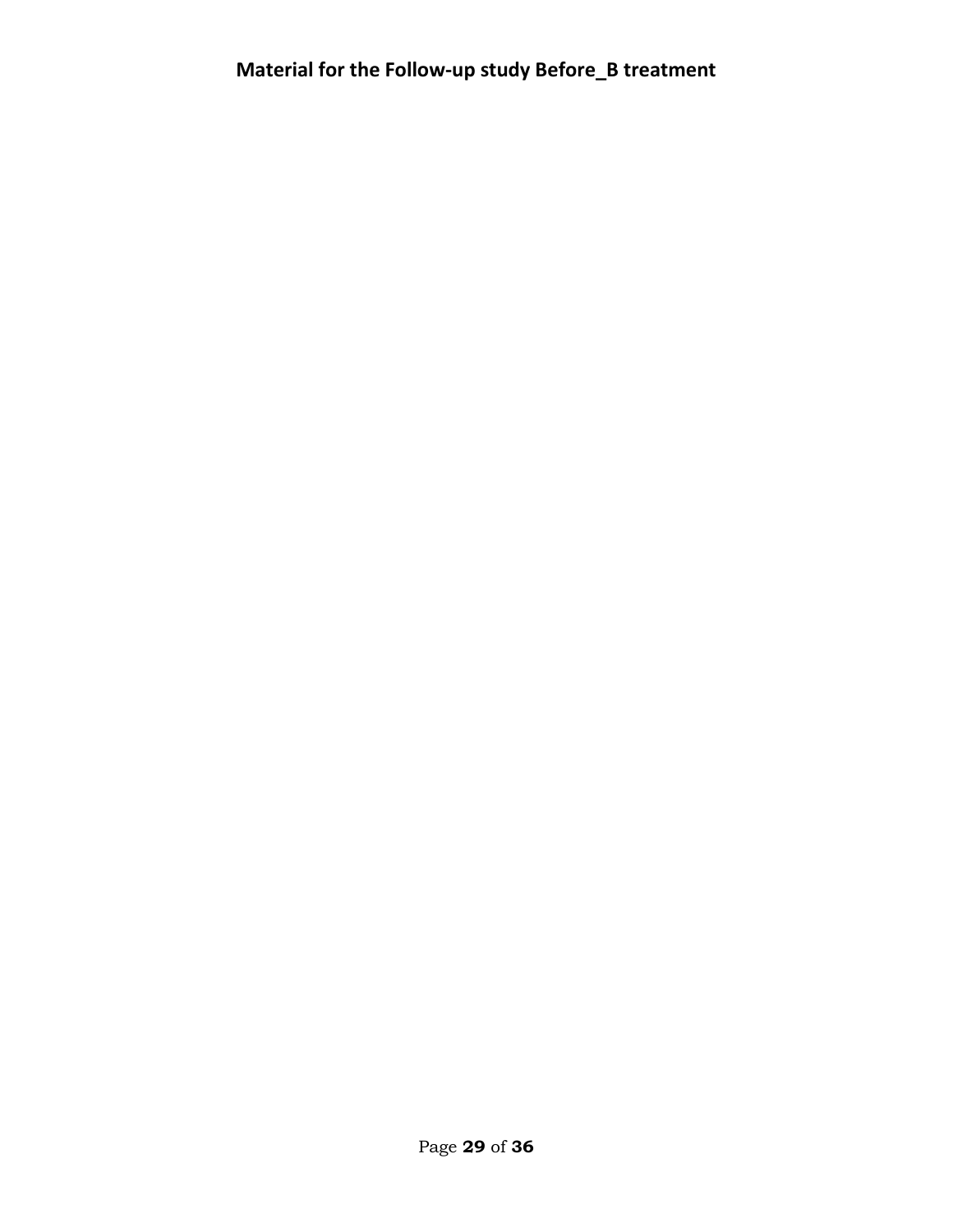# **Instructions**

There are two bags. Bag A has 2 chips, one of them is blue and the other red. Bag B also has 2 chips. Each chip in Bag B is either blue or red. However, the number of blue (and red) chips is unknown – it could be 0 blue (2 red) chips, 1 blue chip and 1 red chip, or 2 blue (0 red) chips.



**Before you start making your choices, the experimenter will put two chips into bag B.** The color composition of bag B is unknown to all participants.

Below is an example of a choice problem that you will face during the experiment.

## **Red choice problem**

Which one do you prefer?

Option A: You win €10.00 if the implementer draws a **red** chip from **Bag A**, and €0 otherwise.

Option B: You win  $\epsilon$ 10.20 if the implementer draws a **red** chip from **Bag B**, and  $\epsilon$ 0 otherwise.

In the example, you need to choose between Option A and Option B. The two options have the same winning color but differ in the amount you can win and the bag from which the chip is drawn.

During the experiment, you will also face a **Blue choice problem**. The only difference is that the winning color is blue instead of red.

You will receive a separate choice sheet, and an empty envelope with "*choice*" written on it.

After you finish making your choices, please put your choice sheet into the choice envelope and seal it. Your choice envelope must then remain sealed until the end of the experiment.

## **Payment:**

You will be paid according to your choice in one of the two problems. To select the choice problem that will determine your payment, you have randomly drawn one envelope from 10 *ticket envelopes*. Inside of the ticket envelopes, there is a ticket marked either red (5 out of 10) or blue (5 out of 10). Please do not open the ticket envelope until you are told to do so. Remember that the choice problem that matters for your final payment is in your envelope, and it is chosen *before* you make any choices.

After all participants have finished making their choices, the experimenter will first ask you to open your ticket envelope. The experimenter will invite one volunteer participant to draw a chip from Bag A and a chip from Bag B respectively *without looking*. The volunteer will announce the colors of both chips drawn and the experimenter will record the colors on a piece of paper.

You will be paid according to your choice in the problem of the same color as the ticket in your ticket envelope. Below we show how you will be paid.

Suppose the problem selected for you is red (50%).

- If you chose option A, you win if the chip drawn from from Bag A is red (50%).
- If you chose option B, you win if the chip drawn from from Bag B is red.

## Page **30** of **36**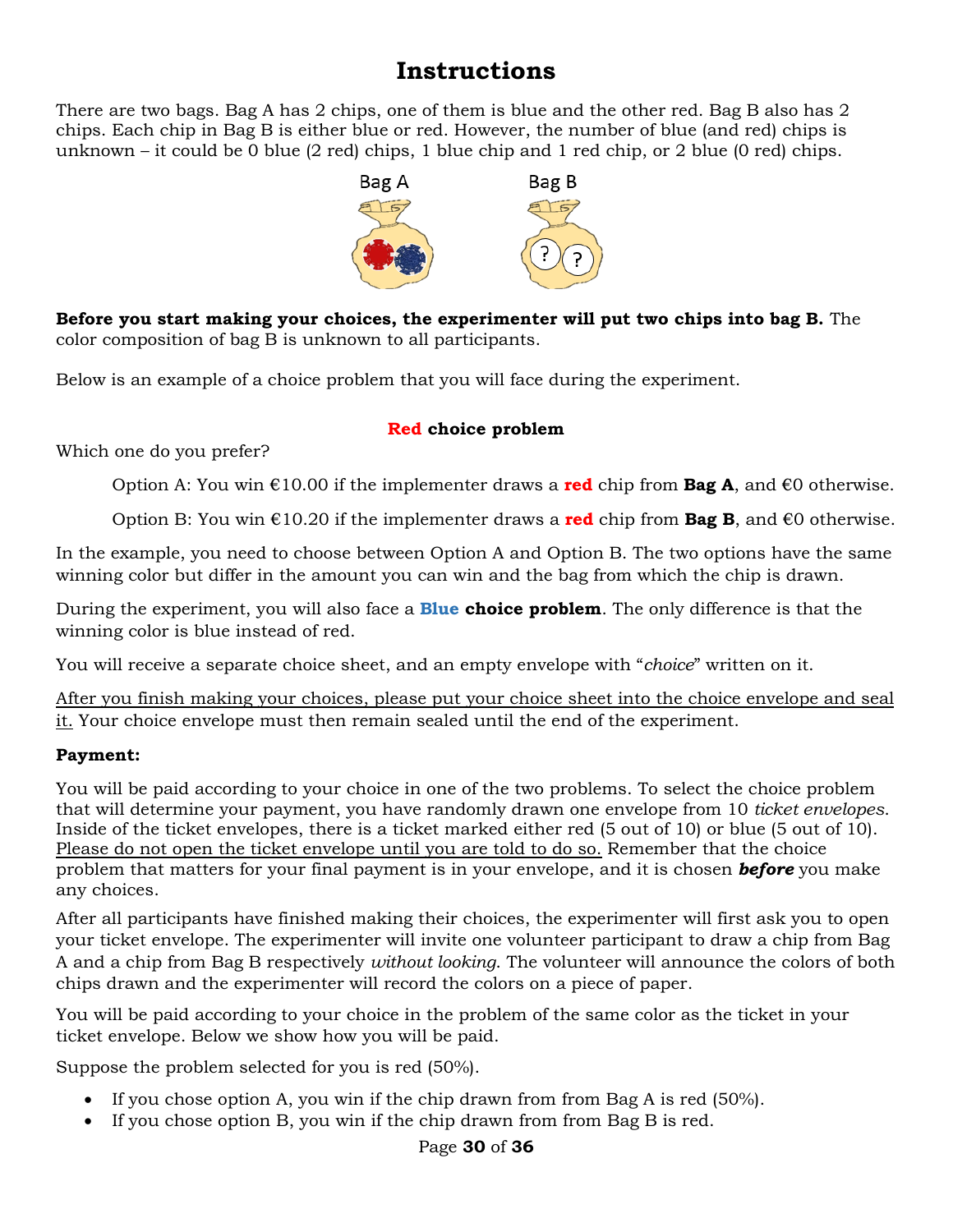Suppose the problem selected for you is blue (50%).

- If you chose option A, you win if the chip drawn from from Bag A is blue (50%).
- If you chose option B, you win if the chip drawn from from Bag B is blue.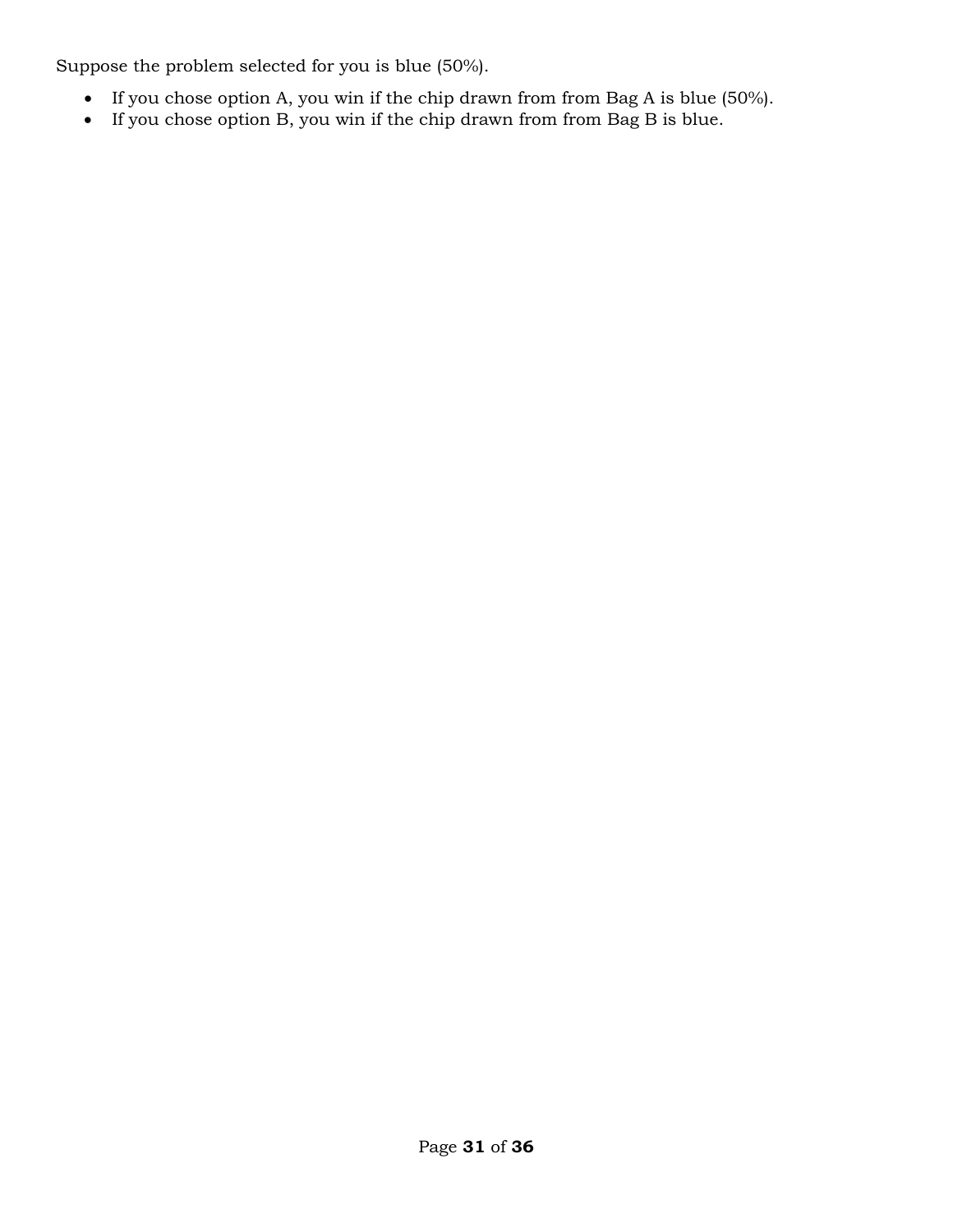## **Choice sheet**



#### **Red**

#### **(circle a or b)**

- o) €10 if a **red** chip is drawn from Bag A.
- p)  $\epsilon$ 10.20 if a **red** chip is drawn from Bag B.

#### **Blue**

- o) €10 if a **blue** chip is drawn from Bag A.
- p) €10.20 if a **blue** chip is drawn from Bag B.

- 1. Please first make your choices.
- 2. Then put this choice sheet in the choice envelope.
- 3. Seal the choice envelope.
- 4. Fill in your information on the receipt:
	- o Leave the amount blank (this will be determined later);
	- o Choose your payment method.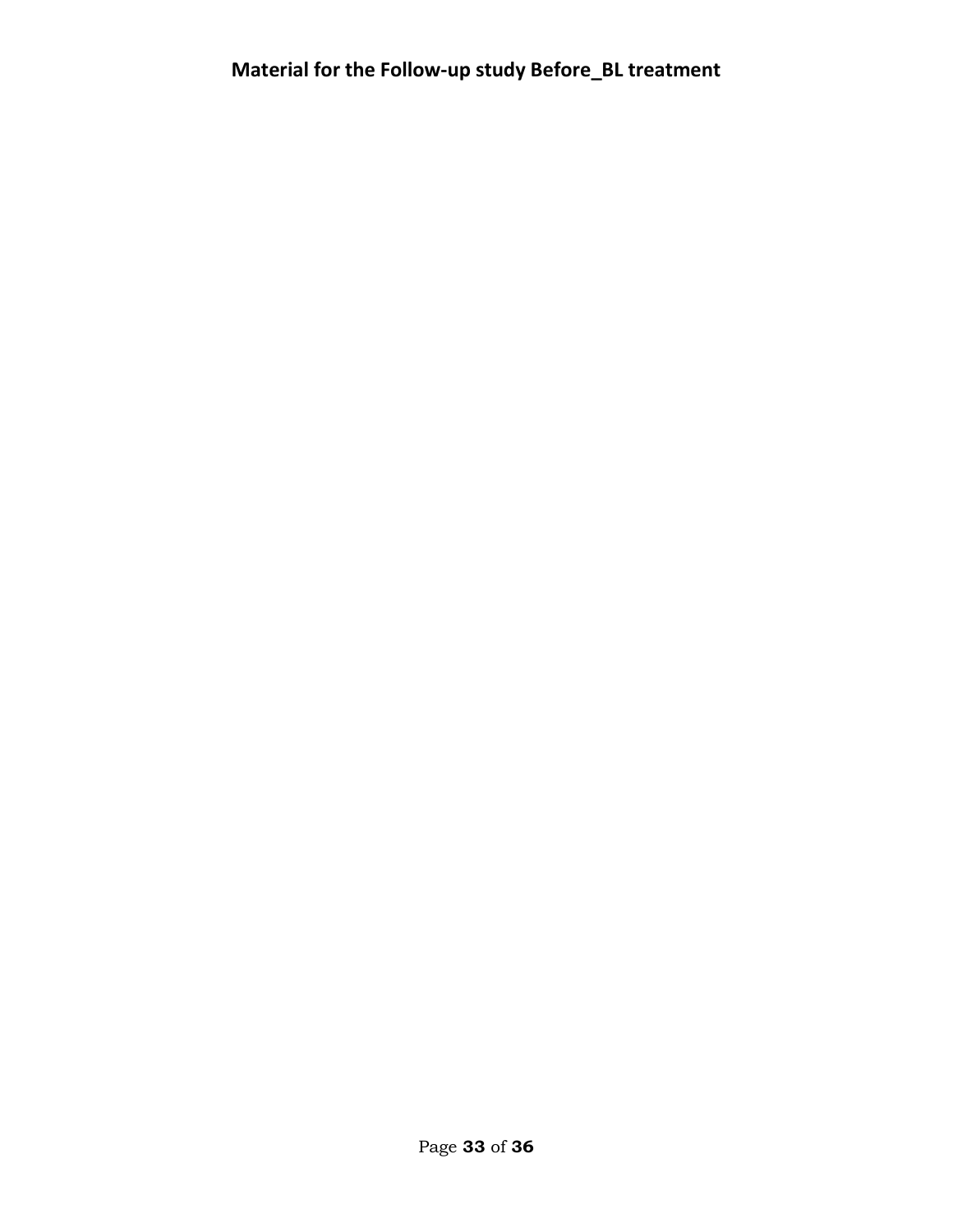# **Instructions**

There are two bags. Bag A has 2 chips, one of them is blue and the other red. Bag B also has 2 chips. Each chip in Bag B is either blue or red. However, the number of blue (and red) chips is unknown – it could be 0 blue (2 red) chips, 1 blue chip and 1 red chip, or 2 blue (0 red) chips.



Below is an example of a choice problem that you will face during the experiment.

## **Red choice problem**

Which one do you prefer?

Option A: You win €10.00 if the implementer draws a **red** chip from **Bag A**, and €0 otherwise.

Option B: You win €10.20 if the implementer draws a **red** chip from **Bag B**, and €0 otherwise.

In the example, you need to choose between Option A and Option B. The two options have the same winning color but differ in the amount you can win and the bag from which the chip is drawn.

During the experiment, you will also face a **Blue choice problem**. The only difference is that the winning color is blue instead of red.

You will receive a separate choice sheet, and an empty envelope with "*choice*" written on it.

After you finish making your choices, please put your choice sheet into the choice envelope and seal it. Your choice envelope must then remain sealed until the end of the experiment.

## **Payment:**

You will be paid according to your choice in one of the two problems. To select the choice problem that will determine your payment, you have randomly drawn one envelope from 10 *ticket envelopes*. Inside of the ticket envelopes, there is a ticket marked either red (5 out of 10) or blue (5 out of 10). Please do not open the ticket envelope until you are told to do so. Remember that the choice problem that matters for your final payment is in your envelope, and it is chosen *before* you make any choices.

**After all participants have finished making their choices, the experimenter will first ask you to open your ticket envelope. Then, the experimenter will put two chips into bag B.** The color composition of bag B remains unknown to all participants.

The experimenter will invite one volunteer participant to draw a chip from Bag A and a chip from Bag B respectively *without looking*. The volunteer will announce the colors of both chips drawn and the experimenter will record the colors on a piece of paper.

You will be paid according to your choice in the problem of the same color as the ticket in your ticket envelope. Below we show how you will be paid.

Suppose the problem selected for you is red (50%).

- If you chose option A, you win if the chip drawn from from Bag A is red (50%).
- If you chose option B, you win if the chip drawn from from Bag B is red.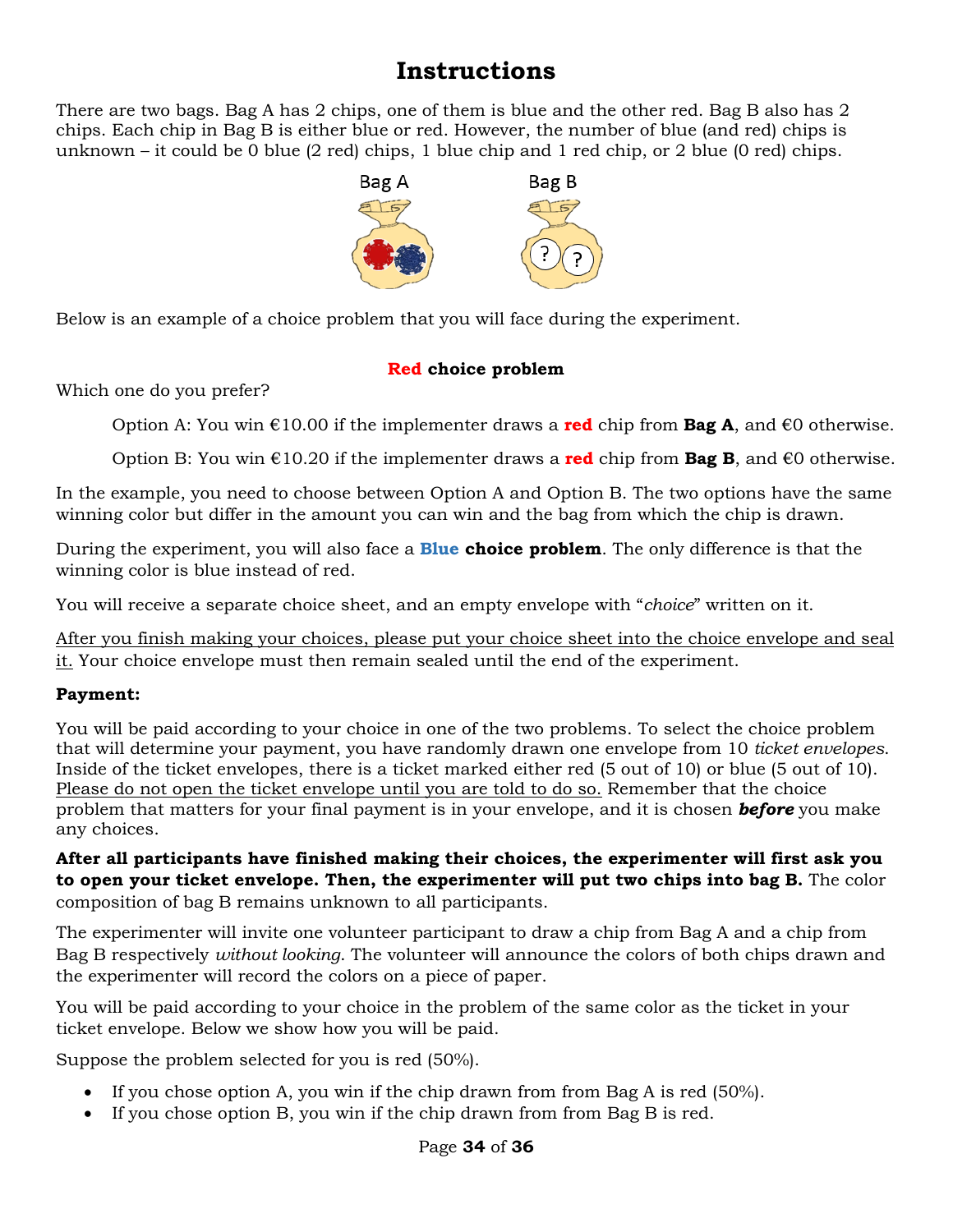Suppose the problem selected for you is blue (50%).

- If you chose option A, you win if the chip drawn from from Bag A is blue (50%).
- If you chose option B, you win if the chip drawn from from Bag B is blue.